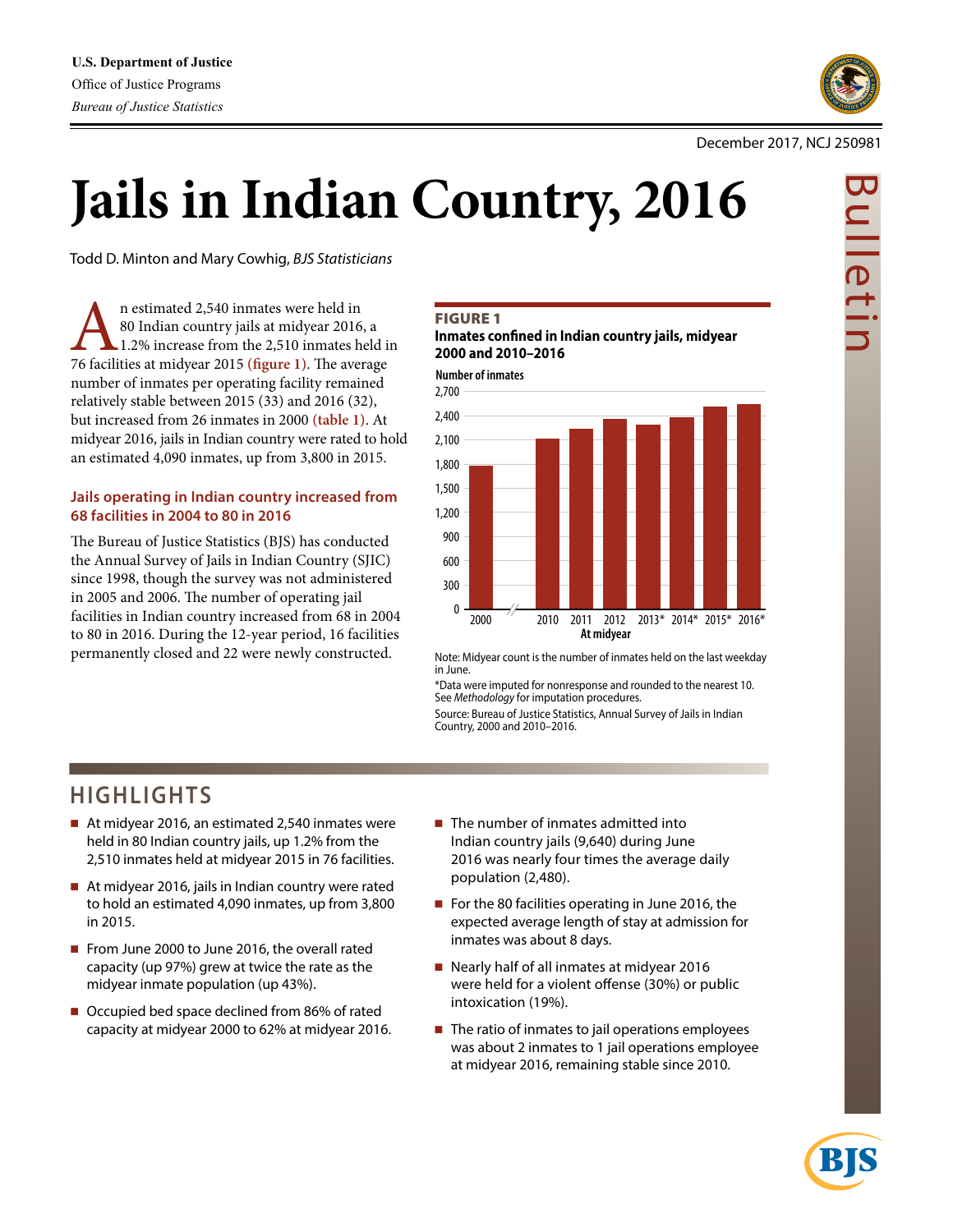# **Occupied bed space declined from 86% of rated capacity at midyear 2000 to 62% at midyear 2016**

From midyear 2000 to midyear 2016, the overall rated capacity (up 97%) grew at twice the rate of the midyear inmate population (up 43%). As a result, occupied bed space declined from 86% of rated capacity at midyear 2000 to 62% at midyear 2016. When measured relative to the average daily population (ADP), the percentage of rated capacity occupied in Indian country jails was 61% in June 2016. This was down from 75% in June 2004, the first year ADP was collected (not shown). When compared to the most crowded day in June, the occupied bed space declined from 118% in 2000 to 83% in 2016.

Beds in facilities rated to hold nine inmates or fewer were the least occupied, operating at 17% of rated capacity on an average day in June 2016, followed by facilities rated to hold 10 to 24 inmates (58%), 50 inmates or more (59%), and 25 to 49 inmates (66%) **(figure 2)**. On their most crowded day in June 2016, facilities rated to hold 10 to 24 inmates were operating at 121% of rated capacity (or 21% above their rated capacity). All other facilities were operating below 100% of rated capacity on their most crowded day, but their peak utilization rate was significantly higher than that on an average day in June 2016.

### Figure 2

**Percent of rated capacity occupied, by facility size, June 2016**

**Percent**



Note: Rated capacity is the maximum number of beds or inmates assigned by a rating official. Midyear count is the number of inmates held on the last weekday in June. Average daily population (ADP) is the sum of the number of inmates confined in June, divided by 30. Peak population is the number of inmates held on the day in June in which the custody population of a facility was the largest. Data on inmate population and rated capacity were imputed for nonrespondents. See *Methodology* for imputation procedures.

Source: Bureau of Justice Statistics, Annual Survey of Jails in Indian Country, 2016.

### TABLE<sub>1</sub>

### **Number of inmates, rated capacity, and percent of capacity occupied in Indian country jails, June 2000 and 2010–2016**

|                                                               | 2000     | 2010  | 2011  | 2012  | 2013 <sup>a</sup> | 2014 <sup>a</sup> | 2015 <sup>a</sup> | 2016 <sup>a</sup> |
|---------------------------------------------------------------|----------|-------|-------|-------|-------------------|-------------------|-------------------|-------------------|
| <b>Number of inmates</b>                                      |          |       |       |       |                   |                   |                   |                   |
| Midyear <sup>b</sup>                                          | 1.775    | 2,119 | 2,239 | 2,364 | 2,290             | 2,380             | 2,510             | 2,540             |
| <b>ADPC</b>                                                   | $\cdots$ | 2,009 | 2,106 | 2,253 | 2.140             | 2,170             | 2,390             | 2,480             |
| Peak population <sup>d</sup>                                  | 2.441    | 2,904 | 3,257 | 3,124 | 3,050             | 3,230             | 3,230             | 3,400             |
| Rated capacity <sup>e</sup>                                   | 2,076    | 2,951 | 3,136 | 3,221 | 3,480             | 3,720             | 3,800             | 4,090             |
| Percent of capacity occupied <sup>t</sup>                     |          |       |       |       |                   |                   |                   |                   |
| Midyear                                                       | 85.5%    | 71.8% | 71.4% | 73.4% | 65.7%             | 64.0%             | 66.1%             | 62.1%             |
| ADP                                                           | $\cdots$ | 68.1  | 67.2  | 69.9  | 61.5              | 58.3              | 62.9              | 60.6              |
| Peak population                                               | 117.6    | 98.4  | 103.9 | 97.0  | 87.6              | 86.8              | 85.0              | 83.1              |
| Number of operating facilities                                | 68       | 75    | 80    | 79    | 79                | 79                | 76                | 80                |
| Average number of inmates per operating facility <sup>9</sup> | 26       | 28    | 28    | 30    | 29                | 30                | 33                | 32                |

Note: For comparison over time, data on inmate population and rated capacity were imputed for nonrespondents, including two facilities in 2013, five facilities in 2014, seven facilities in 2015, and five facilities in 2016. See *Methodology* for imputation procedures.

...Not collected.

aData were imputed for nonresponse and rounded to the nearest 10.

bThe number of inmates held on the last weekday in June.

cAverage daily population (ADP) is the sum of the number of inmates confined each day in June, divided by 30. Data were imputed for two facilities in 2011 and one facility in 2013 that responded to the survey but did not report their ADP.

dpeak population is the number of inmates held on the day in June in which the custody population of a facility was the largest. Data were imputed for one facility in 2016 that responded to the survey but did not report their peak population.

eThe maximum number of beds or inmates assigned by a rating official. In some cases, facilities responding to the survey reported incomplete data. The rated capacity for two facilities in 2012 was based on their rated capacity in 2011. The rated capacity for midyear 2013 was imputed for three facilities: one was based on 2011 and two were based on 2012. The rated capacity for midyear 2014 was imputed for two facilities: one was based on 2013 and one was based on 2012.

f Calculated by dividing the population count of a facility by its rated capacity and multiplying by 100.

9Based on the number of inmates held on the last weekday in June.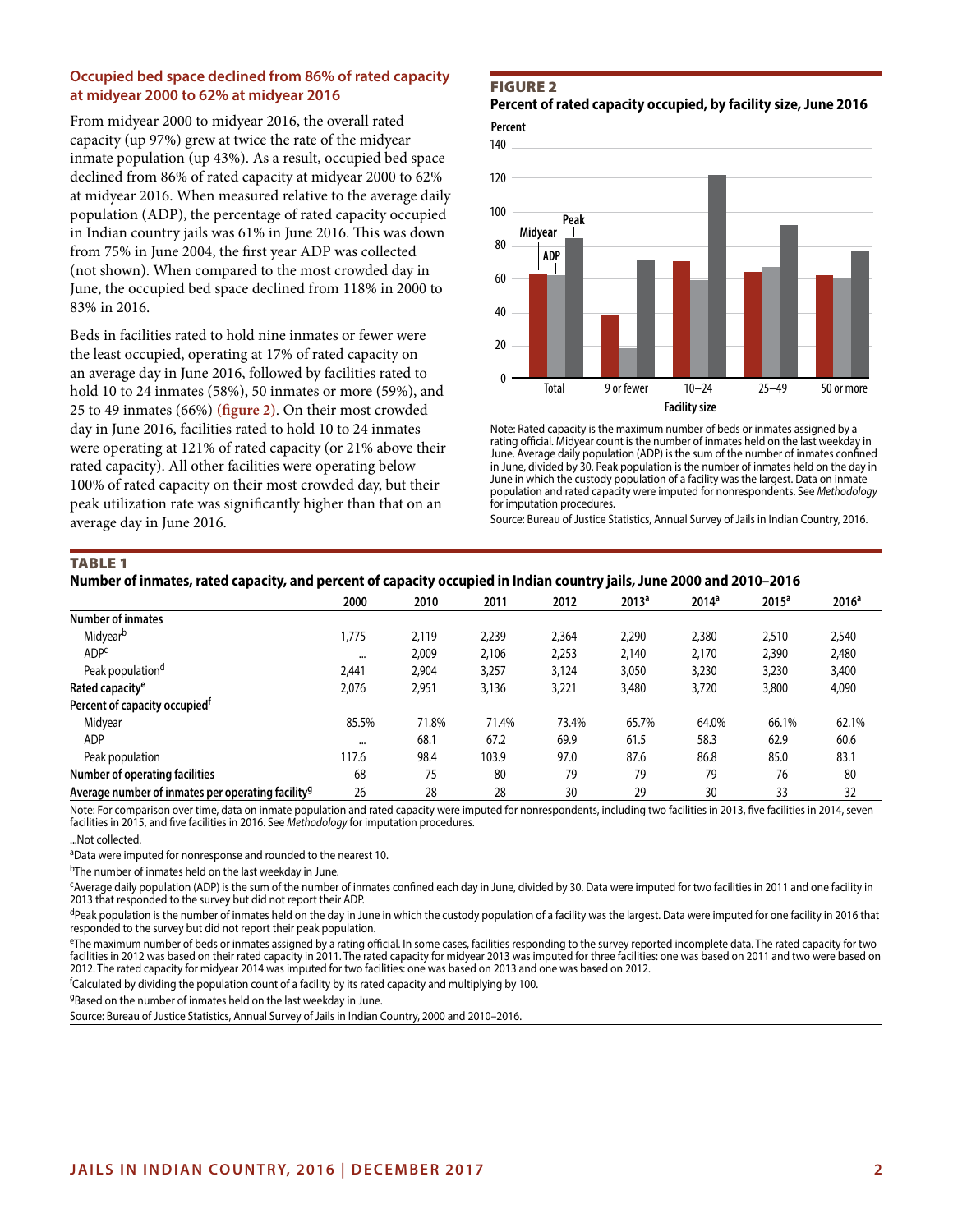Twenty-seven facilities (34%) in 2016 were operating above rated capacity on the most crowded day in June, which was similar to 2015 **(table 2)**. Fourteen facilities (18%) were operating above rated capacity on the last weekday in June 2016, and 10 (13%) were operating above rated capacity on an average day in June 2015.

# **The largest jails accounted for 29% of all facilities and held nearly 63% of all inmates in Indian country jails**

Of the inmates held in Indian country jails at midyear 2016, an estimated 91% (2,320) were held in 55 facilities rated to hold 25 inmates or more **(table 3)**. At midyear 2016, nearly 63% of the Indian country jail population was held in 23 facilities rated to hold 50 inmates or more. The 25 facilities with a rated capacity of 24 inmates or fewer accounted for 31% of all facilities and held less than 9% of all inmates in Indian country jails. Among all jails at midyear 2016, the population ranged from no inmates in six facilities to 311 inmates in the Nisqually Adult Corrections facility in Washington, which held 12% of the total population in Indian country jails. Overall, 12 facilities held half of the inmate population in Indian country jails.

### Table 2

### **Number of Indian country jails, by population measures and percent of rated capacity occupied, June 2016**

| Percent of capacity occupied <sup>a</sup> | <b>Midyear</b> <sup>b</sup> | <b>ADP<sup>c</sup></b> | Peak <sup>d</sup> |
|-------------------------------------------|-----------------------------|------------------------|-------------------|
| 24% or less                               | 20                          | 20                     |                   |
| 25-49%                                    | 15                          | 18                     | 17                |
| 50-74%                                    | 16                          | 16                     | 16                |
| 75-100%                                   | 15                          | 16                     | 16                |
| 101% or more                              | 14                          | 10                     | 27                |

Note: Rated capacity is the maximum number of beds or inmates assigned by a rating official. Data on inmate population and rated capacity were imputed for five facilities that did not respond to the survey in 2016. See *Methodology* for imputation procedures.

<sup>a</sup>Calculated by dividing the population count of a facility by its rated capacity and multiplying by 100.

<sup>b</sup>The number of inmates held on the last weekday in June.

cAverage daily population (ADP) is the sum of the number of inmates held on each day in June, divided by 30.

<sup>d</sup>The number of inmates held on the day in June in which the custody population of a facility was the largest.

Source: Bureau of Justice Statistics, Annual Survey of Jails in Indian Country, 2016.

# **Admissions to Indian country jails were nearly four times the size of the ADP**

In June 2016, the 80 Indian country jails admitted an estimated 9,640 persons, down from 9,810 persons admitted to 76 facilities in June 2015 **(table 4)**. As in June 2015, admissions to Indian country jails in June 2016 were nearly four times the size of the ADP (2,480). In June 2016, admissions to facilities rated to hold from 25 to 49 inmates (3,560) and 50 inmates or more (4,580) accounted for 84% of admissions, down from 2015 when facilities rated to hold 25 inmates or more accounted for about 87% of all admissions. Facilities rated to hold 10 to 24 inmates accounted for 15% of all admissions to Indian country jails in 2016, and facilities rated to hold nine inmates or fewer accounted for less than 1%.

Overall, admissions declined and ADP increased, resulting in an increase in the expected average length of stay (the time held in custody from admission to release) between June 2015 (about 7 days) and June 2016 (nearly 8 days).

#### **TABLE 3**

### **Indian country jails and percent of inmate population, by facility size, midyear 2016**

|                            |                   | <b>Number</b>               | Percent           |                |  |  |  |
|----------------------------|-------------------|-----------------------------|-------------------|----------------|--|--|--|
| Facility size <sup>a</sup> | <b>Facilities</b> | <b>Inmates</b> <sup>b</sup> | <b>Facilities</b> | <b>Inmates</b> |  |  |  |
| Total                      | 80                | 2,540                       | 100%              | 100%           |  |  |  |
| 9 or fewer                 |                   | 10                          | h                 | 0              |  |  |  |
| $10 - 24$                  | 20                | 210                         | 25                | 8              |  |  |  |
| $25 - 49$                  | 32                | 730                         | 40                | 29             |  |  |  |
| 50 or more                 | 23                | 1,590                       | 29                | 63             |  |  |  |

aBased on the rated capacity, or the maximum number of beds or inmates assigned by a rating official. The rated capacity was imputed for five facilities that did not respond to the survey. See *Methodology* for imputation procedures.

bThe number of inmates held on the last weekday in June. Data were imputed for nonresponse and rounded to the nearest 10.

Source: Bureau of Justice Statistics, Annual Survey of Jails in Indian Country, 2016.

# **TABLE 4**

# **Admissions and expected average length of stay in Indian country jails, by facility size, June 2015 and 2016**

|                            |      | <b>Number of facilities</b> |       | . .<br>ADPa | <b>Estimated monthly admissions</b> |                   | Expected average length of stay <sup>b</sup> |        |  |
|----------------------------|------|-----------------------------|-------|-------------|-------------------------------------|-------------------|----------------------------------------------|--------|--|
|                            |      |                             |       |             |                                     |                   |                                              |        |  |
| Facility size <sup>c</sup> | 2015 | 2016                        | 2015  | 2016        | 2015 <sup>d</sup>                   | 2016 <sup>e</sup> | 2015                                         | 2016   |  |
| Total                      | 76   | 80                          | 2.390 | 2.480       | 9,810                               | 9,640             | 7 davs                                       | 8 days |  |
| 9 or fewer                 |      |                             |       |             | 40                                  | 70                |                                              |        |  |
| $10 - 24$                  | 18   | 20                          | 140   | 180         | .220                                | .430              |                                              |        |  |
| $25 - 49$                  | 36   | 32                          | 790   | 750         | 4.150                               | 3,560             |                                              |        |  |
| 50 or more                 | 20   | ົ<br>ر ے                    | .460  | ,540        | 4,410                               | 4,580             | 10                                           | 10     |  |

Note: Data were imputed for nonresponse and rounded to the nearest 10, except for the average daily population (ADP) in facilities with a rated capacity of 9 or fewer. aADP is the sum of the number of inmates held on each day in June, divided by 30. See Methodology for imputation procedures.

<sup>b</sup>Calculated by dividing the ADP by the number of June admissions and multiplying by 30. See *Methodology* for the total expected length of stay calculation for 2016.<br><sup>c</sup>Based on the rated capacity, which is the maximum n

dData were imputed for seven facilities in 2015 that did not respond to the survey (1,960 admissions combined).

eData were imputed for five facilities in 2016 that did not respond to the survey (1,643 admissions combined).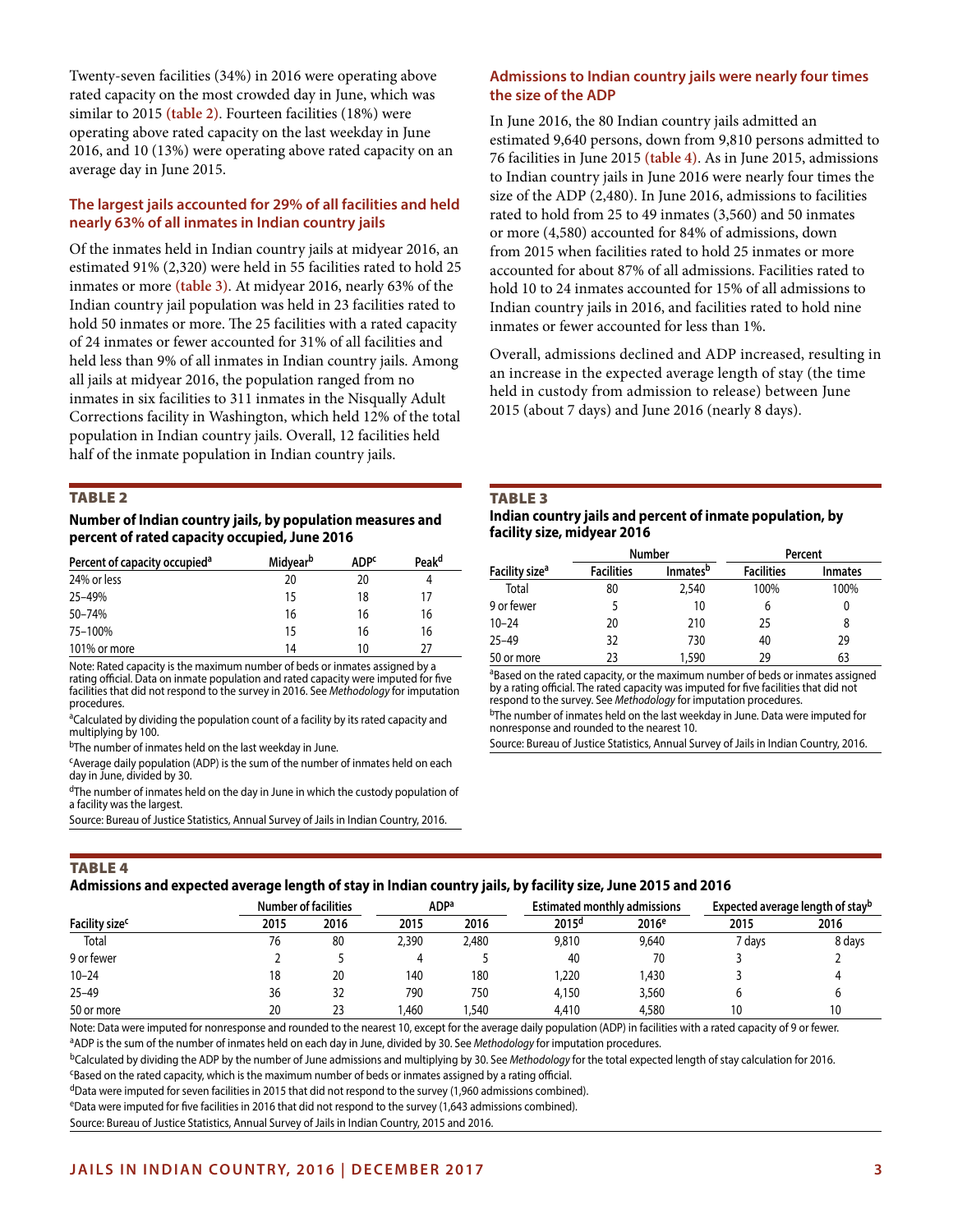# **An estimated 30% of inmates were held for a violent offense each year from 2010 to 2016**

Since 2000, the distribution of Indian country jail inmates by sex and age has changed. Although males accounted for the largest proportion of the inmate population in Indian country jails during this period, the percentage of female jail inmates increased from 20% of all inmates in 2000 to 27% in 2016 **(table 5)**. The juvenile population, defined as inmates age 17 or younger, declined from 16% in 2000 to less than 10% in 2013 through 2016.

The distribution of inmates by conviction status and offense type also changed. After the percentage of convicted inmates peaked in 2009 at 69%, it declined steadily each year from 2010  $(59%)$  to 2014  $(51%)$ .<sup>1</sup> In 2015, the percentage of convicted inmates increased to 55% and remained unchanged in 2016.

1For 2002, 2004, and 2007 to 2009 data, see *Jails in Indian Country, 2012* (NCJ 242187, BJS web, June 2013).

Since 2010, about 3 in 10 Indian country jail inmates were held for a violent offense, a decline from 4 in 10 in 2007. At midyear 2016, domestic violence (14%) and aggravated or simple assault (10%) accounted for 24% of all inmates. Inmates held for other violent (5%) and rape or sexual assault (1%) offenses accounted for an additional 6% of the jail population.

Inmates held for DWI or DUI declined from 16% of the total inmate population in 2000 to 7% at midyear 2016. From 2010 to 2015, approximately 5% of inmates were held for a drug law violation. By midyear 2016, this percentage of inmates held for a drug violation had increased to 8%, a level last observed in 2000.

In 2013, BJS enhanced the SJIC offense category questionnaire item to include burglary, larceny-theft, and public intoxication, which allowed for better classification of previously unspecified offenses. Combined, 23% of inmates at midyear 2016 were charged with public intoxication (19%), burglary (2%), and larceny-theft (2%), up from 20% in 2013.

TABLE<sub>5</sub>

**Inmates held in Indian country jails, by demographic characteristic, conviction status, and offense, midyear 2000 and 2010–2016**

|                                  | <b>Number</b> |       |          |          |       |       | Percent |       |          |                |          |                |      |      |                |      |
|----------------------------------|---------------|-------|----------|----------|-------|-------|---------|-------|----------|----------------|----------|----------------|------|------|----------------|------|
| Characteristic                   | 2000          | 2010  | 2011     | 2012     | 2013  | 2014  | 2015    | 2016  | 2000     | 2010           | 2011     | 2012           | 2013 | 2014 | 2015           | 2016 |
| Total <sup>a</sup>               | 1,775         | 2,119 | 2,239    | 2,364    | 2,290 | 2,380 | 2,510   | 2,540 | 100%     | 100%           | 100%     | 100%           | 100% | 100% | 100%           | 100% |
| Sex                              |               |       |          |          |       |       |         |       |          |                |          |                |      |      |                |      |
| Male                             | 1,420         | .640  | 1,740    | 1,840    | 1,730 | 1.790 | 1,870   | 1.860 | 80%      | 77%            | 78%      | 78%            | 76%  | 75%  | 75%            | 73%  |
| Female                           | 350           | 480   | 500      | 530      | 560   | 590   | 640     | 680   | 20       | 23             | 22       | 22             | 24   | 25   | 25             | 27   |
| Age group                        |               |       |          |          |       |       |         |       |          |                |          |                |      |      |                |      |
| <b>Adults</b>                    | 1,500         | 1,870 | 2,000    | 2,120    | 2,080 | 2,190 | 2,300   | 2,370 | 84%      | 88%            | 89%      | 90%            | 91%  | 92%  | 92%            | 93%  |
| Male                             | 1,210         | 1,480 | 1,580    | 1,660    | 1.600 | 1,670 | 1,730   | 1,750 | 68       | 70             | 71       | 70             | 70   | 70   | 69             | 69   |
| Female                           | 280           | 390   | 420      | 450      | 480   | 530   | 570     | 620   | 16       | 18             | 19       | 19             | 21   | 22   | 23             | 24   |
| Juveniles                        | 280           | 250   | 240      | 250      | 210   | 190   | 210     | 170   | 16       | 12             | 11       | 10             | 9    | 8    | 8              |      |
| Male                             | 210           | 160   | 160      | 170      | 130   | 130   | 140     | 110   | 12       | 8              |          |                | 6    | 5    | 6              | 4    |
| Female                           | 70            | 90    | 80       | 80       | 80    | 60    | 70      | 60    | 4        | 4              | 3        | 3              | 3    | 3    | $\overline{3}$ | 2    |
| <b>Conviction status</b>         |               |       |          |          |       |       |         |       |          |                |          |                |      |      |                |      |
| Convicted                        | 1,080         | 1,240 | 1,290    | 1,350    | 1,290 | 1,210 | 1,380   | 1,400 | 61%      | 59%            | 58%      | 57%            | 56%  | 51%  | 55%            | 55%  |
| Unconvicted                      | 690           | 880   | 950      | 1,020    | 1,000 | 1,170 | 1,130   | 1,130 | 39       | 41             | 42       | 43             | 44   | 49   | 45             | 45   |
| Most serious offense             |               |       |          |          |       |       |         |       |          |                |          |                |      |      |                |      |
| Violent offense                  |               | 660   | 650      | 710      | 720   | 650   | 760     | 760   | $\cdots$ | 31%            | 29%      | 30%            | 32%  | 27%  | 30%            | 30%  |
| Domestic violence                |               | 280   | 270      | 320      | 350   | 280   | 330     | 350   | $\cdots$ | 13             | 12       | 14             | 15   | 12   | 13             | 14   |
| Aggravated/simple assault        |               | 230   | 250      | 200      | 230   | 220   | 240     | 260   | $\cdots$ | 11             | 11       | 8              | 10   | 9    | 10             | 10   |
| Rape or sexual assault           |               | 40    | 40       | 40       | 50    | 40    | 40      | 30    | $\cdots$ | $\overline{2}$ | 2        | $\overline{2}$ | 2    | 2    | 2              |      |
| Other violent                    |               | 110   | 90       | 160      | 110   | 110   | 150     | 120   | $\cdots$ | 5              | 4        | 7              | 5    | 5    | 6              | 5    |
| <b>Burglary</b>                  |               |       | $\cdots$ |          | 40    | 40    | 50      | 40    | $\cdots$ | $\cdots$       | $\cdots$ | $\ddotsc$      | 2    | 2    | 2              | 2    |
| Larceny-theft <sup>b</sup>       | $\ddotsc$     |       |          | $\cdots$ | 30    | 20    | 30      | 50    | $\cdots$ | $\cdots$       | $\cdots$ | $\cdots$       |      |      |                | 2    |
| Public intoxication <sup>c</sup> |               |       |          |          | 380   | 470   | 440     | 470   | $\cdots$ | $\cdots$       | $\cdots$ |                | 17   | 20   | 17             | 19   |
| DWI/DUI <sup>d</sup>             | 280           | 220   | 240      | 230      | 200   | 220   | 180     | 170   | 16%      | 10             | 11       | 10             | 9    | 9    | 7              |      |
| Drug                             | 140           | 100   | 120      | 120      | 100   | 130   | 140     | 210   | 8        | 4              | 5        | 5              | 4    | 5    | 6              | 8    |
| Other unspecified <sup>e</sup>   |               | 1,150 | 1,230    | 1,300    | 820   | 850   | 920     | 840   | $\cdots$ | 54             | 55       | 55             | 36   | 36   | 37             | 33   |

Note: Based on the number of inmates held on the last weekday in June. Data were imputed for nonresponse and rounded to the nearest 10. As a result, reports prior to 2014 are not comparable. Detail may not sum to total due to rounding. See appendix tables 1 through 4 for a list of all facilities and inmate characteristics for 2016. See appendix table 5 for the reported characteristic counts. See table 8 for detail on inmate characteristic imputation procedures.

...Not collected.

<sup>a</sup>The total in custody data for 2013, 2014, 2015, and 2016 were imputed for nonresponse and rounded to the nearest 10.

bExcludes motor-vehicle theft.

cIncludes drunk and disorderly.

dIncludes driving while intoxicated and driving while under the influence of drugs or alcohol.

eIn 2013, BJS started collecting data on burglary, larceny-theft, and public intoxication. As a result, other unspecified offenses in prior years are not comparable to 2013 through 2016.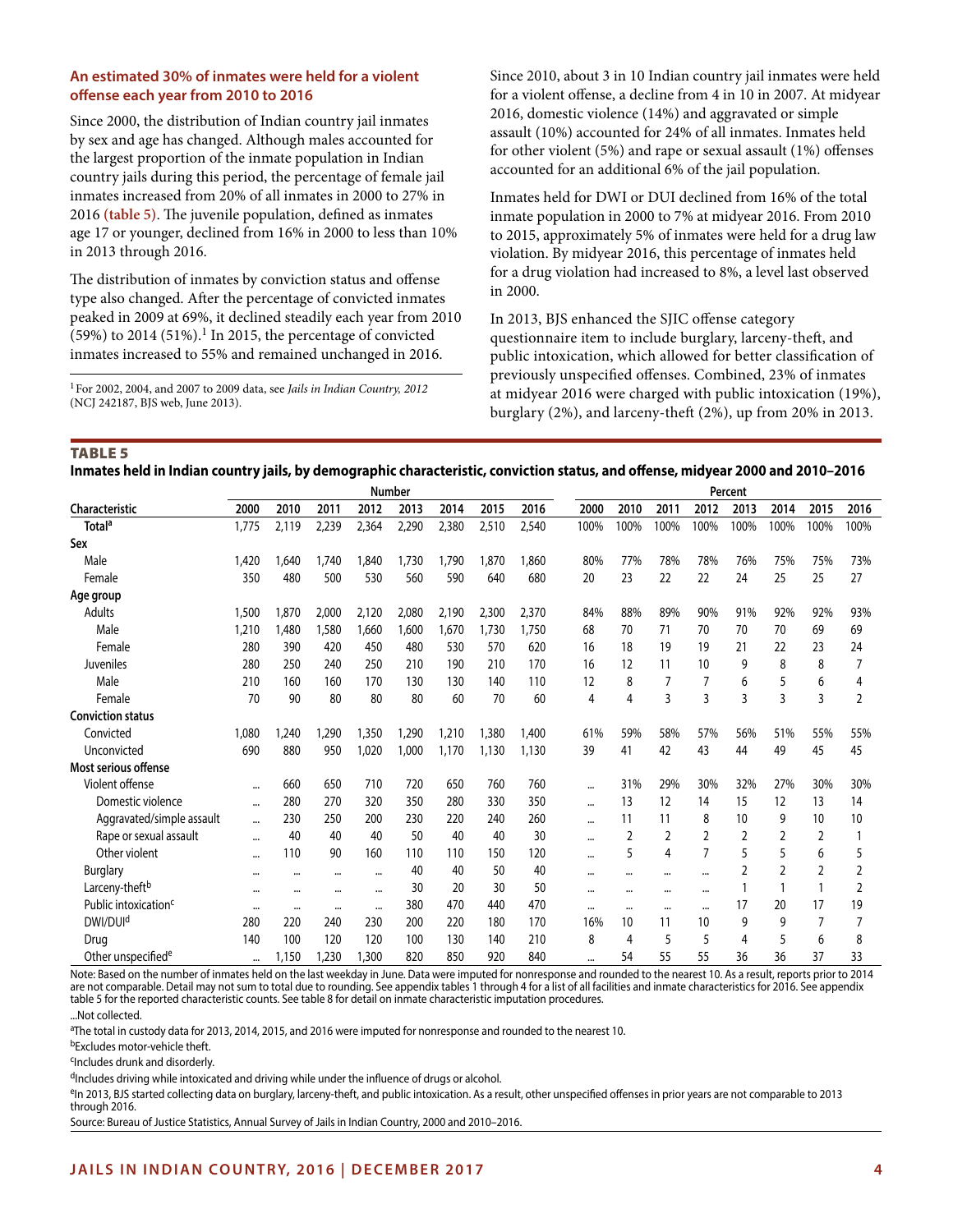# **The number of correctional staff in Indian country jails has increased since 2010**

Indian country jails employed an estimated 1,810 persons at midyear 2016 **(table 6)**. Each year since 2010, jail operations staff accounted for about 7 in 10 employees. Jail operations staff consists of correctional officers and other staff who spend more than 50% of their time supervising inmates. The number of jail operations staff increased 27% from midyear 2010 (1,010) to midyear 2016 (1,280). Overall, the ratio of inmates to jail operations employees was about 2 inmates to 1 jail operations employee at midyear 2016, remaining stable since 2010. An estimated 530 jail personnel (29%) in Indian country jails were administrative employees; educational staff; technical or professional staff; clerical, maintenance, or food service staff; or staff performing other job functions.

# **Three deaths were reported in Indian country jails in the 12-month period ending June 30, 2016**

Indian country jail authorities reported 13 deaths in custody since midyear 2010 (not shown). Three deaths, including one suicide, were reported during the 12-month period ending June 30, 2016. During this period, 69 of the 80 facilities reported valid data on attempted suicides. Of these, 14 facilities reported a combined 38 attempted suicides. Among the 62 facilities reporting valid data on attempted suicide in both 2015 (71% of the inmate population at midyear) and 2016 (73%), 36 inmates attempted suicide in 2015, which was similar to the number of attempted suicides in 2016.

### **TABLE 6**

### **Persons employed in Indian country jails, by job function, midyear 2010 and 2013–2016**

|                                             |                   |                   | <b>Number</b>     |                   |                   |      |      | Percent |      |      |
|---------------------------------------------|-------------------|-------------------|-------------------|-------------------|-------------------|------|------|---------|------|------|
| Job function                                | 2010 <sup>a</sup> | 2013 <sup>b</sup> | 2014 <sup>b</sup> | 2015 <sup>b</sup> | 2016 <sup>b</sup> | 2010 | 2013 | 2014    | 2015 | 2016 |
| Total                                       | <b>1.469</b>      | ,740              | 1,710             | 1,690             | 1,810             | 100% | 100% | 100%    | 100% | 100% |
| Administrative <sup>c</sup>                 | 157               | 160               | 140               | 150               | 150               | 10.7 | 9.2  | 8.2     | 8.9  | 8.3  |
| Jail operations <sup>d</sup>                | 010, ا            | ,180              | 1,230             | ,200              | 1,280             | 68.8 | 67.8 | 71.9    | 71.0 | 70.7 |
| <b>Educational staff</b>                    | 27                | 30                | 30                | 30                | 40                | 1.8  | 1.7  | 8.۱     | 1.8  | 2.2  |
| Technical/professional                      | 56                | 100               | 80                | 70                | 90                | 3.8  | 5.7  | 4.7     | 4.1  | 5.0  |
| Clerical/maintenance/food service           | 186               | 220               | 210               | 210               | 250               | 12.7 | 12.6 | 12.3    | 12.4 | 13.8 |
| Other unspecified                           | 33                | 50                | 20                | 40                | 10                | 2.2  | 2.9  | . .2    | 2.4  | 0.6  |
| Number of inmates per jail operations staff | 2.1               | 1.9               | 1.9               | 2.1               | 2.0               |      |      |         |      |      |

aData were not rounded because the response rate was 100%.

<sup>b</sup>Data were imputed for nonresponse and rounded to the nearest 10. See appendix table 6 for reported staff counts. See table 9 for detail on staff imputation procedures. <sup>c</sup>Includes jail administrators, assistants, and other personnel who work in an administrative capacity more than 50% of the time.

dIncludes correctional officers, guards, and other staff who spend more than 50% of their time supervising inmates.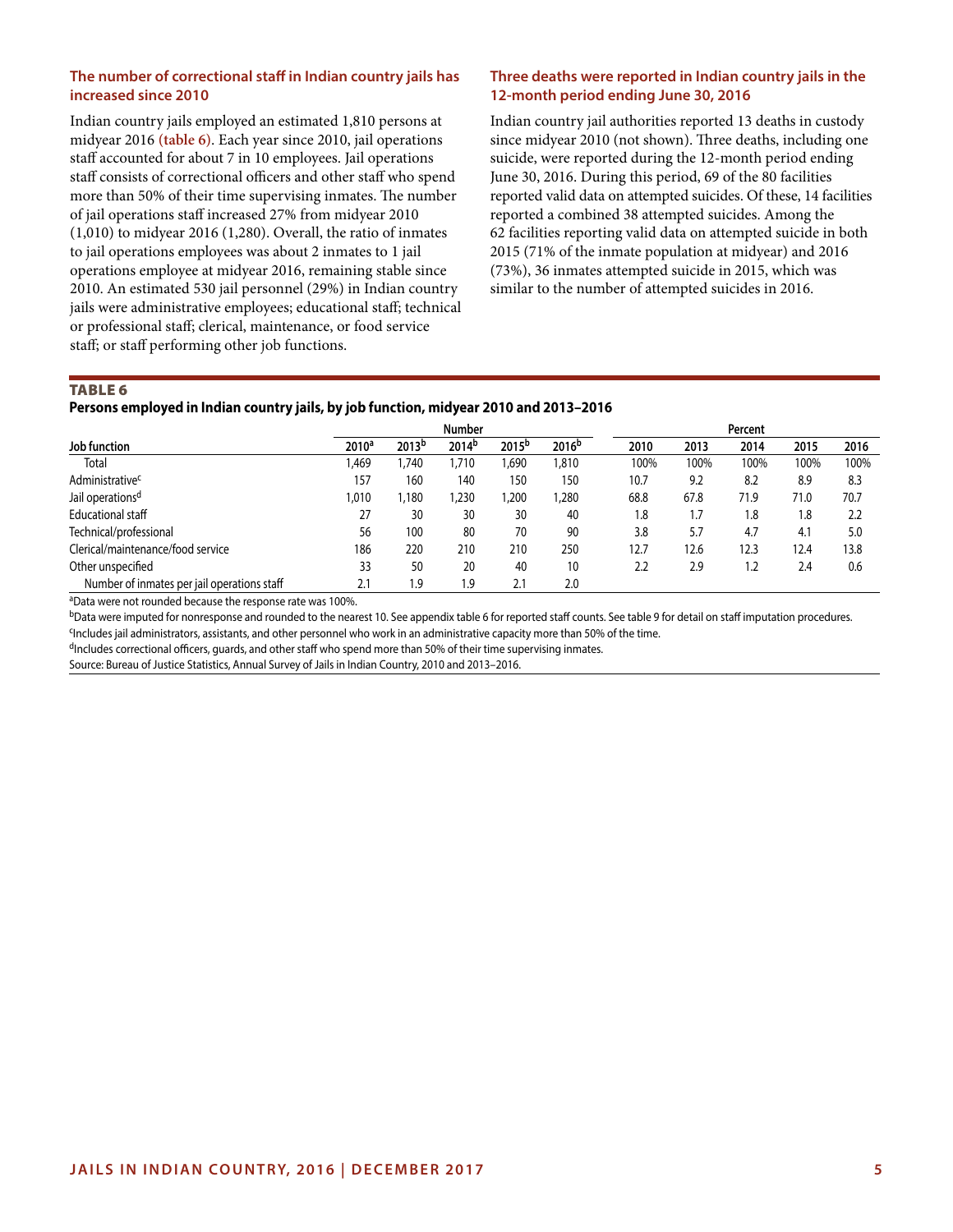# **Methodology**

The Bureau of Justice Statistics' (BJS) Annual Survey of Jails in Indian Country (SJIC) includes all Indian country correctional facilities operated by tribal authorities or the Bureau of Indian Affairs, U.S. Department of the Interior. BJS has conducted the SJIC annually since 1998, excluding 2005 and 2006. Through a cooperative agreement with BJS, Westat, Inc. conducted the SJIC, which is designed to cover all adult and juvenile jail facilities and detention centers in Indian country. The reference date for the survey is June 30, 2016.

The 2016 survey collected data about the number of inmates and percentage of capacity occupied. Capacity occupied is based on the June 2016 average daily population (ADP), midyear population, and peak population in facilities in June 2016 (appendix table 1). ADP is the number of inmates held each day in June, divided by 30. The midyear count is the number of inmates held on the last weekday in June, and the peak population is the number of inmates held on the day in June in which the custody population of a facility was the largest.

Annually, BJS updates its existing roster of jails in Indian country. BJS obtains data from administrators of Indian country jails by faxed questionnaires and through follow-up phone calls and facsimiles. The survey universe and response rates have changed over time. During the 12-year period, many facilities have closed or been constructed **(table 7)**. Two facilities in 2011 (one adult and one juvenile) were treated as a single respondent in 2010, and two facilities in 2011 merged into one facility in 2012. For comparison over time, BJS imputed data on inmate populations for facilities that did not respond to the surveys, including two in 2013, five in 2014, seven in 2015, and five in 2016.

In 2016, imputations for the midyear jail populations, ADP, peak population, and admissions during the month of June used the most recent available data. The imputed value for the peak population for one facility during June 2016 was based on their midyear population or ADP in June 2015, whichever was greater.2

In some cases, facilities do not respond to the survey or report incomplete data. BJS imputed inmate and facility population counts for facilities that did not respond to the survey, including seven facilities in 2004 (12% of all inmates held at midyear), four in 2007 (8%), two in 2013 (2%), five in 2014 (9%), seven in 2015 (15%), and five in 2016 (9%). All operating facilities responded to surveys from 2008 to 2012.<sup>3</sup>

For this report, Indian country includes reservations, pueblos, rancherias, and other appropriate areas (18 U.S.C. § 1151). Indian country is a statutory term that includes all lands within an Indian reservation, dependent Indian communities, and Indian trust allotments (18 U.S.C. § 1151). Courts interpret Section 1151 to include all lands held in trust for tribes or their members. (See *United States v. Roberts,* 185 F.3d 1125 (10th Cir. 1999)).

Tribal authority to imprison American Indian offenders had been limited to 1 year per offense by statute (25 U.S.C. § 1302), a \$5,000 fine, or both. On July 29, 2010, the Tribal Law and Order Act of 2010 was signed into law, expanding tribal court sentencing authority. As a result, offenders may serve potentially longer sentences (up to 3 years) in Indian country correctional facilities (P.L. 111-211, H.R. 725, 124 Stat. 2258).

2For detailed procedures on 2013 to 2015, see the *Jails in Indian Country* report series on the BJS website.

3For more information on the SJIC universe and survey participation in earlier years, see the Jails in Indian Country report series on the BJS website.

### **TABLE 7**

### **Indian country jail survey universe and response rates, 2004 and 2007–2016**

| $m$ and $m$ . The same state $\alpha$ is the state of the state of $m$ and $m$ and $m$ and $m$ is the state of $m$ |      |      |      |                   |      |                   |                   |      |      |      |      |  |
|--------------------------------------------------------------------------------------------------------------------|------|------|------|-------------------|------|-------------------|-------------------|------|------|------|------|--|
|                                                                                                                    | 2004 | 2007 | 2008 | 2009 <sup>a</sup> | 2010 | 2011 <sup>b</sup> | 2012 <sup>c</sup> | 2013 | 2014 | 2015 | 2016 |  |
| Original roster of facilities <sup>d</sup>                                                                         |      |      |      |                   |      |                   |                   |      |      |      |      |  |
| Number of facilities                                                                                               | 70   | 86   | 86   | 86                | 86   | 86                | 89                | 89   | 90   | 90   | 90   |  |
| Non-operational or out of scope <sup>e</sup>                                                                       |      |      |      |                   |      |                   |                   |      |      |      |      |  |
| Pre-survey fielding                                                                                                |      |      | 4    | 6                 |      | h                 |                   |      |      |      |      |  |
| Post-survey fielding                                                                                               |      |      | 0    |                   |      |                   |                   |      |      |      |      |  |
| Added facilities <sup>f</sup>                                                                                      |      |      |      | 0                 | 0    |                   |                   |      |      |      |      |  |
| Active survey universe <sup>g</sup>                                                                                | 68   | 83   | 82   | 79                | 75   | 80                | 79                | 79   | 79   | 76   | 80   |  |
| Number of respondents                                                                                              | 61   | 79   | 82   | 79                | 75   | 80                | 79                | 77   | 74   | 69   | 75   |  |
| Number of nonrespondents                                                                                           |      |      | 0    | 0                 | 0    | 0                 | ٥                 |      |      |      |      |  |
| Response rate                                                                                                      | 90%  | 95%  | 100% | 100%              | 100% | 100%              | 100%              | 97%  | 94%  | 91%  | 94%  |  |

Note: The survey was not conducted in 2005 and 2006. Between 2004 and 2007, 7 facilities closed, 21 facilities in the 2007 survey were newly constructed or new to the collection, and 1 facility that was closed in 2004 reopened and was included in the survey. For the 1998–2003 survey universe, see the *Jails in Indian Country* series located on the BJS website.

:Not calculated.

aPrior to the 2010 data collection, one facility in the 2009 universe was determined to be closed, resulting in a revised (79 facilities) facility count for 2009.

bTwo facilities in 2011 (one adult and one juvenile) were treated as one respondent in 2010.

c Two facilities merged into one facility, resulting in a final universe of 79 facilities.

dIncludes the number of facilities expected to be surveyed.

eIncludes the number of facilities determined to be closed or out of scope of the survey, either prior to the fielding of the survey or during data collection activity. f Includes the number of facilities newly constructed, new to the data collection, or temporarily closed facilities that were reopened.

gIncludes the final number of facilities in the survey universe after removing non-operational and out-of-scope facilities.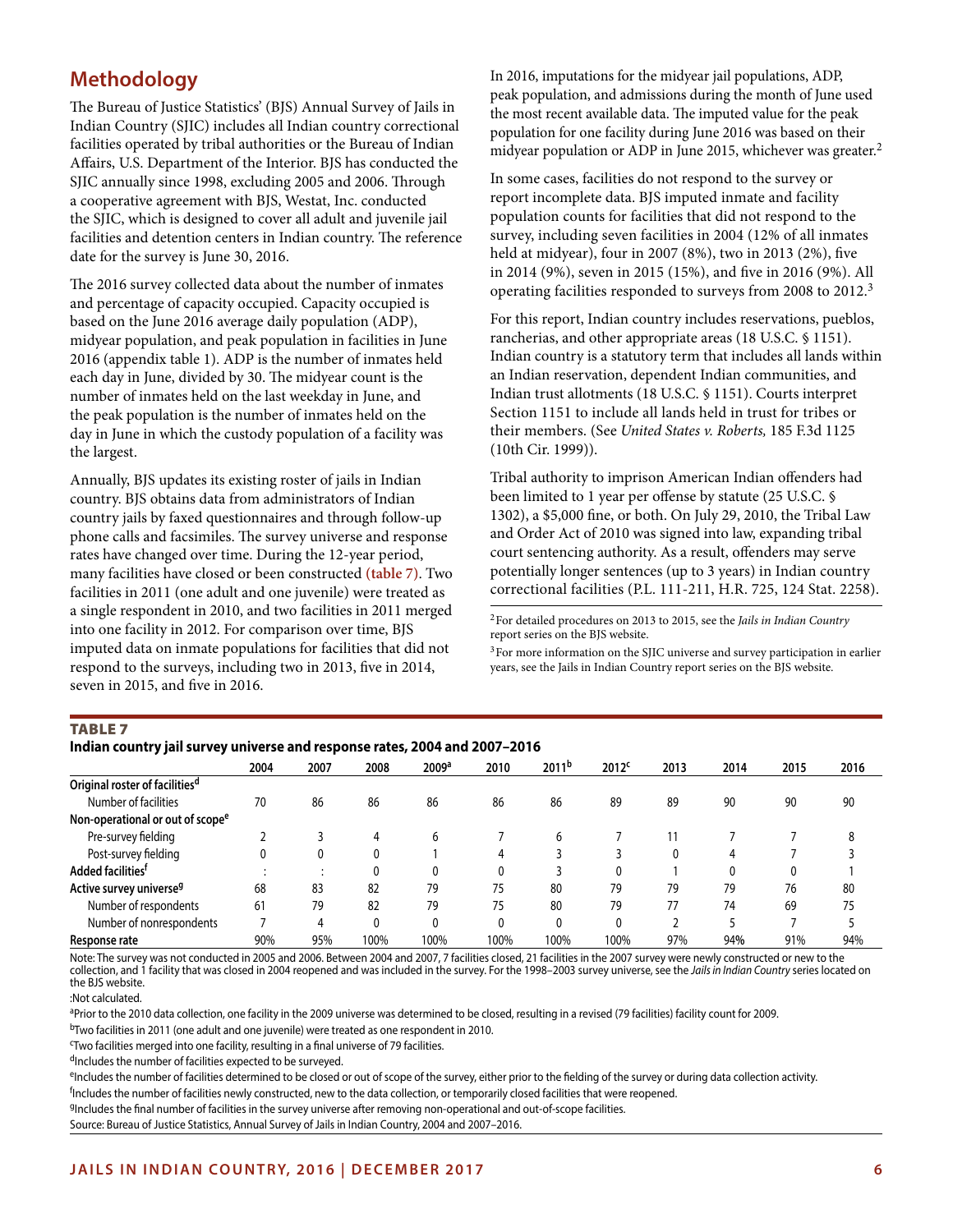Tribal law enforcement agencies act as first responders to both felony and misdemeanor crimes. For most of Indian country, the federal government provides felony law enforcement concerning crimes by or against American Indians and Alaska Natives. Certain areas of Indian country are under P.L. 83-280, as amended (commonly referred to as P.L. 280). P.L. 280 conferred jurisdiction over Indian country to certain states and suspended enforcement of the Major Crimes Act (18 U.S.C. § 1153) and the General Crimes Act (18 U.S.C. § 1152) in these areas. Indian tribes retain concurrent jurisdiction to enforce laws in Indian country where P.L. 280 applies.

# **Expected length of stay for 2016**

The stock-flow ratio method was used to measure the expected average length of stay for inmates held during June 2016.

Stock—ADP in June 2016 = 2,480

Flow—inmate admissions in June 2016 = 9,640

Stock-flow ratio in June 2016 = 0.257 (2,480/9,640 = 0.257)

Expected length of stay in days (the average number of days held in custody from admission to release) = 7.7 days  $(0.257 \times 30 \text{ days} = 7.7).$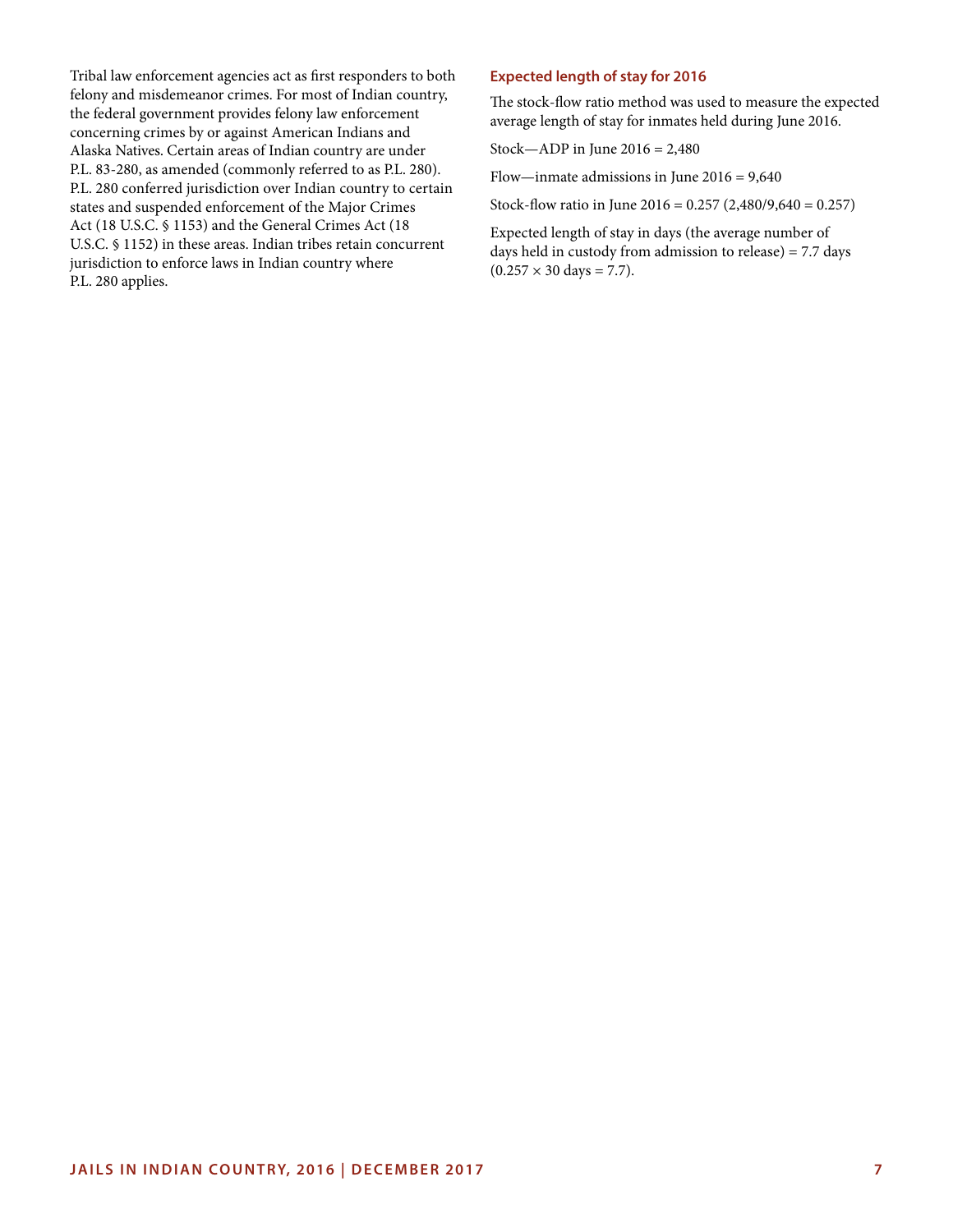| <b>TABLE 8</b>                                   |
|--------------------------------------------------|
| Imputation for inmate characteristics in table 5 |

|                      | Imputation for inmate characteristics in table 5                                                                                                                                                                                                                                                                                                  |                                                                                                                                        |                                                                                                                                                                                                                                                                   |                                                                                                                                                                                                       |                                                                                                                                                                                                                                                                                                                                                                                                                                        |                                                                                                                                                                                                                                                                                                                                                                                                                                                                                                        |                                                                                                                                                |                        |
|----------------------|---------------------------------------------------------------------------------------------------------------------------------------------------------------------------------------------------------------------------------------------------------------------------------------------------------------------------------------------------|----------------------------------------------------------------------------------------------------------------------------------------|-------------------------------------------------------------------------------------------------------------------------------------------------------------------------------------------------------------------------------------------------------------------|-------------------------------------------------------------------------------------------------------------------------------------------------------------------------------------------------------|----------------------------------------------------------------------------------------------------------------------------------------------------------------------------------------------------------------------------------------------------------------------------------------------------------------------------------------------------------------------------------------------------------------------------------------|--------------------------------------------------------------------------------------------------------------------------------------------------------------------------------------------------------------------------------------------------------------------------------------------------------------------------------------------------------------------------------------------------------------------------------------------------------------------------------------------------------|------------------------------------------------------------------------------------------------------------------------------------------------|------------------------|
|                      | 2016                                                                                                                                                                                                                                                                                                                                              | 2015                                                                                                                                   | 2014                                                                                                                                                                                                                                                              | 2013                                                                                                                                                                                                  | 2012                                                                                                                                                                                                                                                                                                                                                                                                                                   | 2011                                                                                                                                                                                                                                                                                                                                                                                                                                                                                                   | 2010                                                                                                                                           | 2000                   |
| Sex/age<br>group     | Imputed data for<br>1 facility were based on<br>their 2015 data.                                                                                                                                                                                                                                                                                  | Imputed data for<br>2 facilities were based on<br>their 2014 data.                                                                     | Imputed data for<br>4 facilities were based on<br>their 2013 data.                                                                                                                                                                                                | Imputed data for<br>3 facilities were based on<br>their 2012 data.                                                                                                                                    | Imputed data for 1 facility<br>were based on the ratio of<br>the total number of inmates                                                                                                                                                                                                                                                                                                                                               | No imputed data.                                                                                                                                                                                                                                                                                                                                                                                                                                                                                       | No imputed data.                                                                                                                               | No imputed data.       |
|                      | Imputed data for<br>3 facilities were based on<br>their 2013 data.                                                                                                                                                                                                                                                                                | Imputed data for<br>4 facilities were based on<br>their 2013 data.                                                                     | Imputed data for<br>1 facility were based on<br>their 2012 data.                                                                                                                                                                                                  |                                                                                                                                                                                                       | in their jail at midyear 2012<br>to the reported number of<br>inmates by sex in 2012.                                                                                                                                                                                                                                                                                                                                                  |                                                                                                                                                                                                                                                                                                                                                                                                                                                                                                        |                                                                                                                                                |                        |
|                      | Imputed data for<br>1 facility were based on<br>their 2012 data.                                                                                                                                                                                                                                                                                  | Imputed data for<br>1 facility were based on<br>their 2012 data.                                                                       |                                                                                                                                                                                                                                                                   |                                                                                                                                                                                                       |                                                                                                                                                                                                                                                                                                                                                                                                                                        |                                                                                                                                                                                                                                                                                                                                                                                                                                                                                                        |                                                                                                                                                |                        |
|                      | Imputed data for<br>1 facility were based<br>on the ratio of the total<br>number of inmates in<br>their jail at midyear<br>2016 to the reported<br>number of inmates by<br>sex in 2015.                                                                                                                                                           |                                                                                                                                        |                                                                                                                                                                                                                                                                   |                                                                                                                                                                                                       |                                                                                                                                                                                                                                                                                                                                                                                                                                        |                                                                                                                                                                                                                                                                                                                                                                                                                                                                                                        |                                                                                                                                                |                        |
| Conviction<br>status | Imputed data for<br>1 facility were based on<br>their 2015 data.                                                                                                                                                                                                                                                                                  | Imputed data for<br>2 facilities were based on<br>their 2014 data.                                                                     | Imputed data for<br>3 facilities were based on<br>their 2013 data.                                                                                                                                                                                                | Imputed data for<br>3 facilities were based on<br>their 2012 data.                                                                                                                                    | Imputed data for 1 facility<br>were based on the ratio of<br>the total number of inmates                                                                                                                                                                                                                                                                                                                                               | Imputed data for 2 facilities<br>were based on the ratio of the<br>total number of inmates in                                                                                                                                                                                                                                                                                                                                                                                                          | Imputed data for<br>14 inmates were<br>based on the ratio                                                                                      | No imputed data.       |
|                      | Imputed data for<br>3 facilities were based<br>on the ratio of the total<br>number of inmates in<br>their jail at midyear 2016<br>to the reported number<br>of inmates by conviction<br>status in 2015.<br>Imputed data for<br>3 facilities were based on<br>their 2013 data.<br>Imputed data for<br>1 facility were based on<br>their 2012 data. | Imputed data for<br>4 facilities were based on<br>their 2013 data.<br>Imputed data for<br>1 facility were based on<br>their 2012 data. | Imputed data for<br>2 facilities were the ratio<br>of the total number of<br>inmates in their jail at<br>midyear 2014 to the<br>reported number of<br>inmates by conviction<br>status in 2013.<br>Imputed data for<br>1 Imputed were based<br>on their 2012 data. | Imputed data for<br>1 facility were based<br>on the ratio of the total<br>number of inmates in<br>their jail at midyear 2013<br>to the reported number<br>of inmates by conviction<br>status in 2013. | in their jail at midyear 2012<br>to the reported number of<br>inmates by conviction status<br>in 2012.<br>Imputed data for 1 facility<br>were based on the ratio of<br>the total number of inmates<br>in their jail at midyear 2012<br>to the reported number of<br>inmates by conviction status<br>in 2013.<br>Imputed data for 1 facility<br>were based on their 2013<br>data.<br>Imputed data for 1 facility<br>were based on their | their jail at midyear 2011 to the<br>reported number of inmates by<br>conviction status in 2011.<br>Imputed data for 1 facility were<br>based on the ratio of the total<br>number of inmates in their<br>jail at midyear 2011 to the<br>reported number of inmates by<br>conviction status in 2013.<br>Imputed data for 1 facility were<br>based on the ratio of the total<br>number of inmates in their<br>jail at midyear 2011 to the<br>reported number of inmates by<br>conviction status in 2010. | of the total number<br>of inmates in their<br>jail at midyear 2010<br>to the reported<br>number of inmates<br>by conviction status<br>in 2010. |                        |
|                      |                                                                                                                                                                                                                                                                                                                                                   |                                                                                                                                        |                                                                                                                                                                                                                                                                   |                                                                                                                                                                                                       | 2011 data.                                                                                                                                                                                                                                                                                                                                                                                                                             |                                                                                                                                                                                                                                                                                                                                                                                                                                                                                                        |                                                                                                                                                | Continued on next page |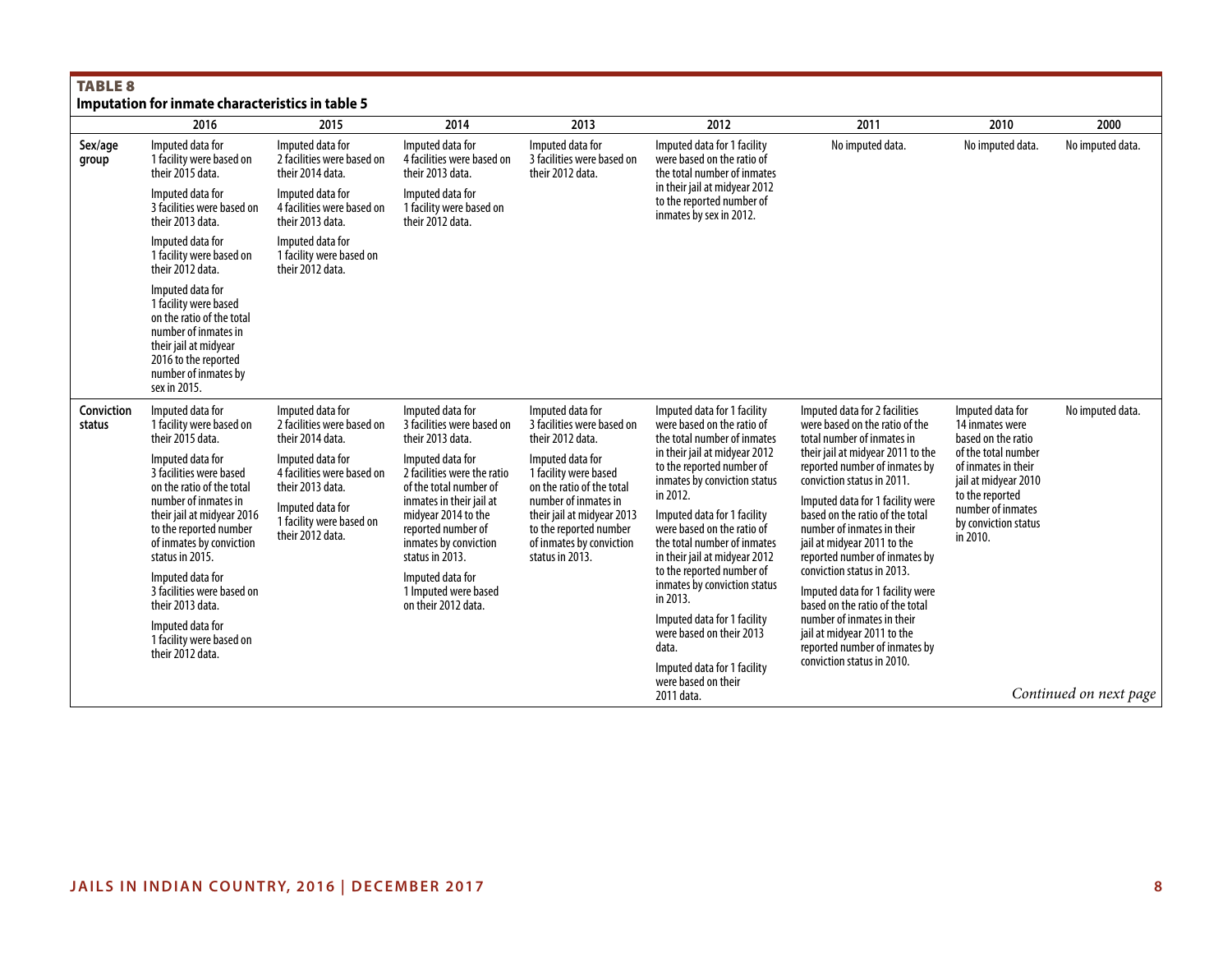|                            | <b>TABLE 8 (continued)</b><br>Imputation for inmate characteristics in table 5                                                                                                                     |                                                                                                                                                                                                  |                                                                                                                                                                                                                   |                                                                                                                                                                                                                                                  |                                                                                          |                                                                                                                                  |                                                                                                                                                                                                                               |                                                                                       |  |                                                                                                                                                                                                        |
|----------------------------|----------------------------------------------------------------------------------------------------------------------------------------------------------------------------------------------------|--------------------------------------------------------------------------------------------------------------------------------------------------------------------------------------------------|-------------------------------------------------------------------------------------------------------------------------------------------------------------------------------------------------------------------|--------------------------------------------------------------------------------------------------------------------------------------------------------------------------------------------------------------------------------------------------|------------------------------------------------------------------------------------------|----------------------------------------------------------------------------------------------------------------------------------|-------------------------------------------------------------------------------------------------------------------------------------------------------------------------------------------------------------------------------|---------------------------------------------------------------------------------------|--|--------------------------------------------------------------------------------------------------------------------------------------------------------------------------------------------------------|
|                            | 2016                                                                                                                                                                                               | 2015                                                                                                                                                                                             | 2014                                                                                                                                                                                                              | 2013                                                                                                                                                                                                                                             | 2012                                                                                     | 2011                                                                                                                             | 2010                                                                                                                                                                                                                          | 2000                                                                                  |  |                                                                                                                                                                                                        |
| Most<br>serious<br>offense | Imputed data for<br>1 facility were based on<br>their 2015 data.                                                                                                                                   | Imputed data for<br>2 facilities were based on<br>their 2014 data.                                                                                                                               | Imputed data for<br>3 facilities were based on<br>their 2013 data.                                                                                                                                                | Imputed data for<br>3 facilities were based<br>on the ratio of the total                                                                                                                                                                         | Imputed data for 2 facilities<br>were based on their 2013<br>data.                       | Imputed data for 3 facilities<br>were based on the ratio of the<br>total number of inmates in                                    | Imputed data for<br>3 facilities were<br>based on the ratio of                                                                                                                                                                | Imputed data for<br>1 facility were<br>based on the ratio                             |  |                                                                                                                                                                                                        |
|                            | Imputed data for<br>3 facilities were based on<br>their 2013 data.                                                                                                                                 | Imputed data for<br>4 facilities were based on<br>their 2013 data.                                                                                                                               | Imputed data for<br>2 facilities were based<br>on the ratio of the total                                                                                                                                          | number of inmates in<br>their jail at midyear 2013<br>to the reported number<br>of inmates by offense                                                                                                                                            | Imputed data for 2 facilities<br>were based on their 2011<br>data.                       | their jail at midyear 2011 to the<br>reported number of inmates by<br>offense type in 2010.                                      | the total number of<br>inmates in their jail<br>at midyear 2010 to<br>the reported number                                                                                                                                     | of the total number<br>of inmates in their<br>jail at midyear 2000<br>to the reported |  |                                                                                                                                                                                                        |
|                            | Imputed data for<br>1 facility were based on<br>their 2011 data.                                                                                                                                   | Imputed data for<br>1 facility were based on<br>their 2011 data.                                                                                                                                 | number of inmates in<br>their jail at midyear 2014<br>to the reported number<br>of inmates by offense                                                                                                             | type in 2013.<br>Imputed data for                                                                                                                                                                                                                | Imputed data for 1 facility<br>were based on the ratio of<br>the total number of inmates | Imputed data for 1 facility were<br>based on the ratio of the total<br>number of inmates in their<br>jail at midyear 2011 to the | of inmates by offense<br>type in 2010.                                                                                                                                                                                        | number of inmates<br>by offense type<br>in 2002.                                      |  |                                                                                                                                                                                                        |
|                            | Imputed data for<br>3 facilities were based<br>on the ratio of the total<br>number of inmates in<br>their jail at midyear 2016<br>to the reported number<br>of inmates by offense<br>type in 2015. | Imputed data for<br>1 facility were based<br>on the ratio of the total<br>number of inmates in<br>their jail at midyear 2015<br>to the reported number<br>of inmates by offense<br>type in 2015. | type in 2013.<br>Imputed data for<br>1 facility were based on<br>their 2012 data.<br>Imputed data for<br>1 facility were based<br>on the ratio of the total<br>number of inmates in<br>their jail at midyear 2014 | 1 facility were based<br>on the ratio of the total<br>number of inmates in<br>their jail at midyear 2012<br>to the reported number<br>of inmates by offense<br>type in 2014.<br>Imputed data for<br>1 facility were based on<br>their 2012 data. |                                                                                          |                                                                                                                                  | in their jail at midyear 2012<br>to the reported number of<br>inmates by offense type<br>in 2012.<br>Imputed data for 1 facility<br>were based on their historical<br>reporting of offense data into<br>the "other" category. | reported number of inmates by<br>offense type in 2013.                                |  | Imputed data for<br>1 facility were<br>based on the ratio<br>of the total number<br>of inmates in their<br>jail at midyear 2000<br>to the reported<br>number of inmates<br>by offense type<br>in 1999. |
| .                          |                                                                                                                                                                                                    |                                                                                                                                                                                                  | to the reported number<br>of inmates by offense<br>type in 2011.                                                                                                                                                  | Imputed data for<br>1 facility were based on<br>their 2011 data.                                                                                                                                                                                 |                                                                                          |                                                                                                                                  |                                                                                                                                                                                                                               |                                                                                       |  |                                                                                                                                                                                                        |

Note: Imputations were based on the latest data available.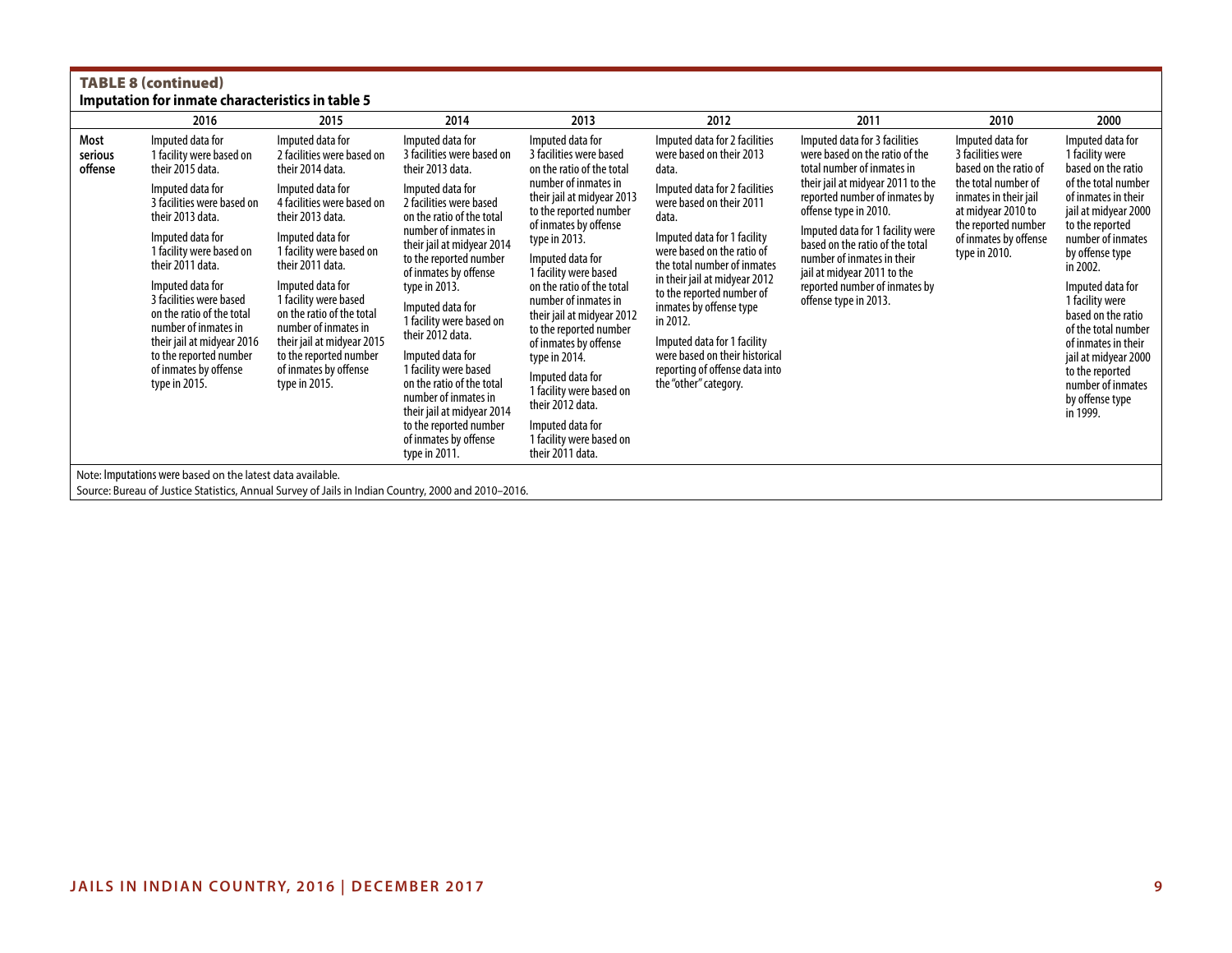# TABLE<sub>9</sub> **Imputation for facility staff in table 6**

- 2016 imputed data for 3 facilities were based on their 2015 data, and data for 4 facilities were based on their 2012 data.
- 2015 imputed data for 2 facilities were based on their 2014 data, data for 5 facilities were based on their 2012 data, and data for 1 facility were based on the ratio of the total number of staff at midyear 2015 to the reported job function in 2014.
- 2014 imputed data for 8 facilities were based on their 2012 data.
- 2013 imputed data for 6 facilities were based on their 2012 data.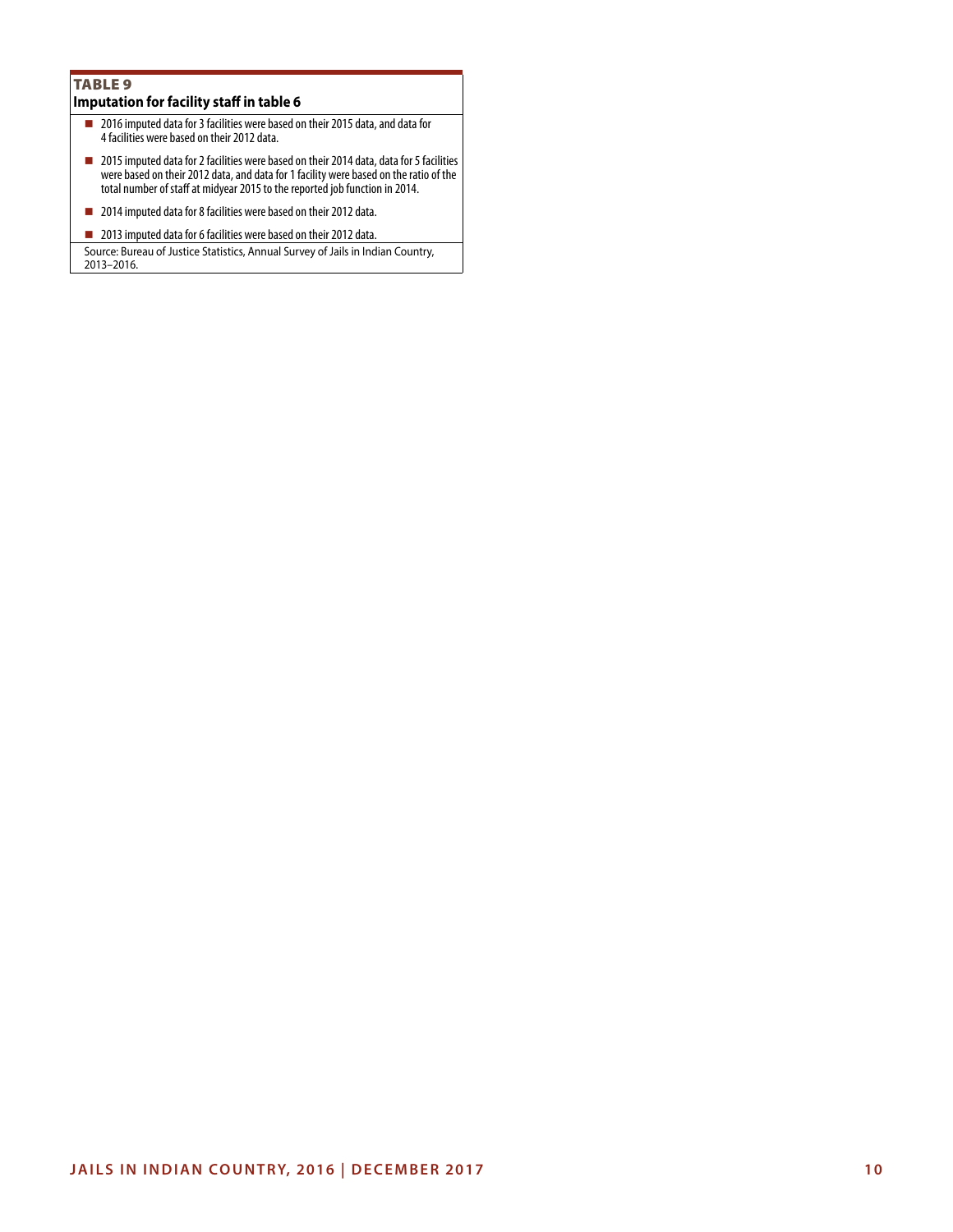# APPENDIX TABLE 1. **Inmates, rated capacity, and percent of capacity occupied in Indian country jails, by facility, June 2016**

|                                                                                            |                |                | Number of inmates    | Percent of capacity <sup>a</sup> |            |                |                |
|--------------------------------------------------------------------------------------------|----------------|----------------|----------------------|----------------------------------|------------|----------------|----------------|
|                                                                                            |                |                | Peak                 |                                  |            |                | Peak           |
|                                                                                            | Inmates in     |                | population Rated     |                                  | Population |                | population     |
| <b>State and facility</b>                                                                  | custody        | <b>ADP</b> b   | in June <sup>c</sup> | capacity <sup>d</sup>            | at midyear | ADP            | in June        |
| Total estimated <sup>e</sup>                                                               | 2,540          | 2,480          | 3,400                | 4,090                            | 62%        | 61%            | 83%            |
| Total reported                                                                             | 2,319          | 2,270          | 2,958                | 3,832                            | $\vdots$   | :              | :              |
| Alaska                                                                                     |                |                |                      |                                  |            |                |                |
| Metlakatla Police Department and Adult Detention Center                                    | 3              | 0              | 3                    | 8                                | 38%        | 0%             | 38%            |
| Arizona                                                                                    |                |                |                      |                                  |            |                |                |
| Ak-Chin Tribal Police and Detention Center                                                 | 12             | 13             | 17                   | 44                               | 27%        | 30%            | 39%            |
| Colorado River Indian Tribes Adult Detention Center                                        | 28             | 34             | 40                   | 36                               | 78         | 94             | 111            |
| Fort McDowell Police Department and Holding Facility                                       | 1              | $\mathbf{1}$   | 3                    | 10                               | 10         | 10             | 30             |
| Fort Mohave Tribal Police Department and Holding Facility                                  | 12             | 3              | 12                   | 10                               | 120        | 30             | 120            |
| Gila River Department of Rehabilitation and Supervision-Adult                              | 76             | 62             | 80                   | 224                              | 34         | 28             | 36             |
| Gila River Department of Rehabilitation and Supervision-Juvenile                           | 8              | 10             | 16                   | 106                              | 8          | 9              | 15             |
| Hualapai Adult Detention Center                                                            | 20             | 19             | 30                   | 40                               | 50         | 48             | 75             |
| Hualapai Juvenile Detention and Rehabilitation Center                                      | 4<br>52        | 3<br>17        | 5                    | 30                               | 13<br>108  | 10<br>35       | 17<br>175      |
| Navajo Department of Corrections-Chinle                                                    | $\overline{7}$ | 13             | 84<br>24             | 48<br>80                         | 9          |                | 30             |
| Navajo Department of Corrections-Kayenta Police Department and Holding Facility            | 47             | 51             | 77                   |                                  | 36         | 16<br>39       | 58             |
| Navajo Department of Corrections-Tuba City<br>Navajo Department of Corrections-Window Rock | 51             | 78             | 102                  | 132<br>97                        | 53         | 80             | 105            |
| Pascua Yaqui Police Department and Holding Facility                                        | 3              | 4              | $\overline{7}$       | 22                               | 14         | 18             | 32             |
| Salt River Pima-Maricopa Department of Corrections                                         | 72             | 68             | 73                   | 198                              | 36         | 34             | 37             |
| San Carlos Department of Corrections and Rehabilitation-Adult Detention                    | 106            | 109            | 128                  | 108                              | 98         | 101            | 119            |
| San Carlos Department of Corrections and Rehabilitation-Juvenile Detention                 | 3              | 4              | 8                    | 48                               | 6          | 8              | 17             |
| Supai Law Enforcement and Holding Facility                                                 | 5              | 1              | 6                    | 6                                | 83         | 17             | 100            |
| Tohono O'odham Adult Detention Center                                                      | 150            | 149            | 154                  | 150                              | 100        | 99             | 103            |
| Tohono O'odham Juvenile Detention Center <sup>f</sup>                                      |                |                | $\overline{1}$       | 1                                |            | $\overline{1}$ | $\overline{1}$ |
| Tuba City Juvenile Detention Center                                                        | 1              | $\mathbf{1}$   | 5                    | 32                               | 3          | 3              | 16             |
| White Mountain Apache Detention Center                                                     | 84             | 106            | 132                  | 76                               | 111        | 139            | 174            |
| Colorado                                                                                   |                |                |                      |                                  |            |                |                |
| Chief Ignacio Justice Center Adult Detention                                               | 41             | 46             | 68                   | 54                               | 76%        | 85%            | 126%           |
| Chief Ignacio Justice Center Juvenile Detention                                            | 4              | 5              | $\overline{7}$       | 22                               | 18         | 23             | 32             |
| Southern Ute Police Department and Adult Detention Center                                  | 17             | 19             | 22                   | 57                               | 30         | 33             | 39             |
| Idaho                                                                                      |                |                |                      |                                  |            |                |                |
| Shoshone Bannock Tribal Corrections                                                        | 65             | 56             | 65                   | 100                              | 65%        | 56%            | 65%            |
| Michigan                                                                                   |                |                |                      |                                  |            |                |                |
| Lac Vieux Desert Police Department Adult and Juvenile Holding Facility                     | 0              | 0              | 2                    | 6                                | 0%         | 0%             | 33%            |
| Sault Ste. Marie Tribal Youth Facility                                                     | 12             | 13             | 14                   | 25                               | 48         | 52             | 56             |
| Minnesota                                                                                  |                |                |                      |                                  |            |                |                |
| Red Lake Tribal Justice Center Adult Detention                                             | 39             | 41             | 47                   | 68                               | 57%        | 60%            | 69%            |
| Red Lake Tribal Justice Juvenile Detention                                                 | 0              | 4              | $\overline{7}$       | 26                               | 0          | 15             | 27             |
| <b>Mississippi</b>                                                                         |                |                |                      |                                  |            |                |                |
| Choctaw Justice Complex Adult Detention                                                    | 21             | 22             | 29                   | 100                              | 21%        | 22%            | 29%            |
| Choctaw Justice Complex Juvenile Detention                                                 | 9              | 9              | 11                   | 17                               | 53         | 53             | 65             |
| Montana                                                                                    |                |                |                      |                                  |            |                |                |
| <b>Blackfeet Adult Detention Center</b>                                                    | 58             | 42             | 58                   | 44                               | 132%       | 95%            | 132%           |
| <b>Flathead Adult Detention Center</b>                                                     | 11             | 12             | 20                   | 40                               | 28         | 30             | 50             |
| Fort Belknap Adult Detention Center                                                        | 21             | $\overline{7}$ | 29                   | 10                               | 210        | 70             | 290            |
| Fort Peck Indian Youth Service Center                                                      | 21             | 16             | 22                   | 21                               | 100        | 76             | 105            |
| Fort Peck Police Department and Adult Detention Center                                     | 71             | 77             | $\prime$             | 88                               | 81         | 88             |                |
| Fort Peck Transitional Living Unit                                                         | 0              | 5              | 8                    | 15                               | 0          | 33             | 53             |
| Northern Cheyenne Adult Detention Center                                                   | 35             | 45             | 62                   | 19                               | 184        | 237            | 326            |
| Northern Cheyenne Youth Service Center                                                     | 22             | 30             | 35                   | 36                               | 61         | 83             | 97             |
| Rocky Boy Adult Detention Center                                                           | 61             | 4              | 61                   | 61                               | 100        | $\overline{7}$ | 100            |
| Nebraska                                                                                   |                |                |                      |                                  |            |                |                |
| Omaha Tribal Police Department and Adult Detention <sup>f</sup>                            | $\prime$       | $\sqrt{2}$     | /                    | $\sqrt{2}$                       |            | 1              | $\overline{1}$ |
| Nevada                                                                                     |                |                |                      |                                  |            |                |                |
| Eastern Nevada Law Enforcement Adult Detention Facility                                    | 11             | 20             | 22                   | 26                               | 42%        | 77%            | 85%            |

*Continued on next page*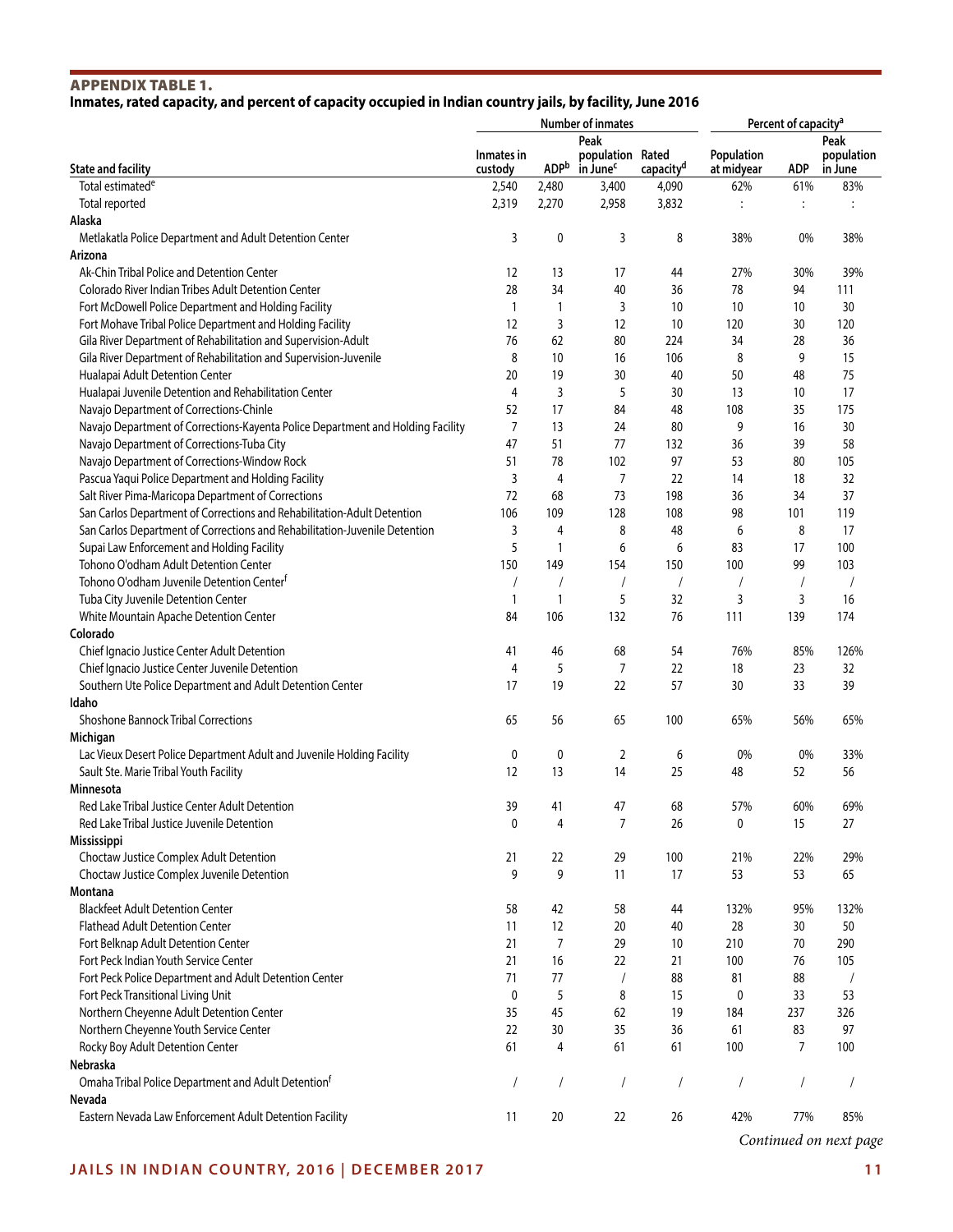# APPENDIX TABLE 1 (continued)

### **Inmates, rated capacity, and percent of capacity occupied in Indian country jails, by facility, June 2016**

|                                                                                 |                |                | <b>Number of inmates</b> | Percent of capacity <sup>a</sup> |             |                |            |
|---------------------------------------------------------------------------------|----------------|----------------|--------------------------|----------------------------------|-------------|----------------|------------|
|                                                                                 |                |                | Peak                     |                                  |             |                | Peak       |
|                                                                                 | Inmates in     |                | population Rated         |                                  | Population  |                | population |
| <b>State and facility</b>                                                       | custody        | <b>ADPb</b>    | in June <sup>c</sup>     | capacity <sup>d</sup>            | at midyear  | <b>ADP</b>     | in June    |
| <b>New Mexico</b>                                                               |                |                |                          |                                  |             |                |            |
| Acoma Tribal Police and Holding Facility                                        | 14             | 16             | 20                       | 25                               | 56%         | 64%            | 80%        |
| Jicarilla Department of Corrections-Adult and Juvenile                          | 40             | 37             | 40                       | 67                               | 60          | 55             | 60         |
| Laguna Detention Facility                                                       | 38             | 35             | 39                       | 44                               | 86          | 80             | 89         |
| Navajo Department of Corrections-Crownpoint                                     | 10             | 12             | 29                       | 42                               | 24          | 29             | 69         |
| Navajo Department of Corrections-Crownpoint Juvenile                            | 0              | $\mathbf{1}$   | 6                        | 14                               | $\mathbf 0$ | $\overline{7}$ | 43         |
| Navajo Department of Corrections-Shiprock Police Department and Adult Detention | 29             | 38             | 51                       | 40                               | 73          | 95             | 128        |
| Ramah Navajo Police Department and Detention Center                             | 1              | $\overline{2}$ | 4                        | 10                               | 10          | 20             | 40         |
| San Juan Pueblo Police Department Holding Facility                              | 3              | 1              | 5                        | $\overline{2}$                   | 150         | 50             | 250        |
| Taos Tribal Police Department and Detention                                     | 0              | $\overline{2}$ | 5                        | 8                                | $\mathbf 0$ | 25             | 63         |
| Zuni Adult Detention Center                                                     | 56             | 58             | 69                       | 30                               | 187         | 193            | 230        |
| Zuni Juvenile Detention Center                                                  | 0              | $\mathbf{0}$   | 6                        | 12                               | $\mathbf 0$ | 0              | 50         |
| <b>North Dakota</b>                                                             |                |                |                          |                                  |             |                |            |
| Fort Totten Law Enforcement and Adult Detention Center                          | 48             | 47             | 50                       | 30                               | 160%        | 157%           | 167%       |
| Gerald Tex Fox Justice Center Adult Detention                                   | 40             | 41             | 50                       | 36                               | 111         | 114            | 139        |
| Gerald Tex Fox Justice Center Juvenile Detention                                | 2              | 6              | 11                       | 39                               | 5           | 15             | 28         |
| Standing Rock Law Enforcement and Adult Detention Center                        | 45             | 63             | 82                       | 48                               | 94          | 131            | 171        |
| <b>Standing Rock Youth Services Center</b>                                      | 10             | 8              | 12                       | 16                               | 63          | 50             | 75         |
| Turtle Mountain Law Enforcement Adult Detention                                 | 53             | 46             | 55                       | 30                               | 177         | 153            | 183        |
| Oklahoma                                                                        |                |                |                          |                                  |             |                |            |
| Sac and Fox Juvenile Detention Center                                           | 13             | 9              | 13                       | 42                               | 31%         | 21%            | 31%        |
| Oregon                                                                          |                |                |                          |                                  |             |                |            |
| Warm Springs Police Department and Adult Detention Center                       | 36             | 38             | 50                       | 51                               | 71%         | 75%            | 98%        |
| <b>South Dakota</b>                                                             |                |                |                          |                                  |             |                |            |
| Cheyenne River Sioux Adult Detention Center                                     | 10             | 19             | 36                       | 30                               | 33%         | 63%            | 120%       |
| Cheyenne River Sioux Juvenile Detention Center                                  | $\overline{2}$ | $\mathbf{1}$   | 8                        | 10                               | 20          | 10             | 80         |
| Ki Yuksa O'Tipi Reintegration Centerf                                           | $\prime$       |                |                          |                                  |             | $\prime$       |            |
| Lower Brule Justice Center-Adult Detention                                      | 45             | 47             | 66                       | 64                               | 70          | 73             | 103        |
| Medicine Root Detention Center <sup>f</sup>                                     |                |                |                          |                                  |             | $\prime$       |            |
| Oglala Sioux Tribal Offenders Facility <sup>f</sup>                             |                |                |                          |                                  |             |                |            |
|                                                                                 |                | 78             | 122                      | 160                              | 55          |                | 76         |
| Rosebud Sioux Tribal Police Department and Adult Detention                      | 88<br>14       | 15             |                          | 36                               | 39          | 49<br>42       | 58         |
| Rosebud Sioux Wanbli Wiconi Tipi Juvenile Detention                             |                |                | 21                       |                                  |             |                |            |
| Sisseton-Wahpeton Law Enforcement Adult Detention Center                        | 15             | 12             | 24                       | 13                               | 115         | 92             | 185        |
| Washington                                                                      |                |                |                          |                                  |             |                |            |
| Chehalis Tribal Jail                                                            | 5              | 9              | 14                       | 34                               | 15%         | 26%            | 41%        |
| Colville Tribal Correctional Facility                                           | 36             | 34             | 37                       | 60                               | 60          | 57             | 62         |
| Makah Public Safety-Adult Detention                                             | 4              | 4              | 8                        | 16                               | 25          | 25             | 50         |
| <b>Nisqually Adult Corrections</b>                                              | 311            | 280            | 311                      | 360                              | 86          | 78             | 86         |
| Puyallup Tribal Law Enforcement and Adult Detention                             | 7              | 10             | 14                       | 28                               | 25          | 36             | 50         |
| Quinault Nation Police Department and Holding Facility                          | 11             | 13             | 16                       | 14                               | 79          | 93             | 114        |
| Spokane Adult Detention Center                                                  | 7              | 6              | 9                        | 10                               | 70          | 60             | 90         |
| Wisconsin                                                                       |                |                |                          |                                  |             |                |            |
| Menominee Tribal Detention Facility                                             | 29             | 29             | 37                       | 45                               | 64%         | 64%            | 82%        |
| Wyoming                                                                         |                |                |                          |                                  |             |                |            |
| Wind River Adult Detention Center                                               | 33             | 33             | 43                       | 26                               | 127%        | 127%           | 165%       |

:Not calculated.

/Not reported.

<sup>a</sup>Calculated by dividing the population count of a facility by its rated capacity and multiplying by 100.

b Average daily population (ADP) is the number of inmates confined in June, divided by 30.

c The number of inmates held on the day in June in which the custody population of a facility was the largest.

dThe maximum number of beds or inmates assigned by a rating official to a facility. Excludes temporary holding areas.

eDetail does not sum to total due to imputing data for survey and item nonresponse and rounding.

f Did not respond to the survey.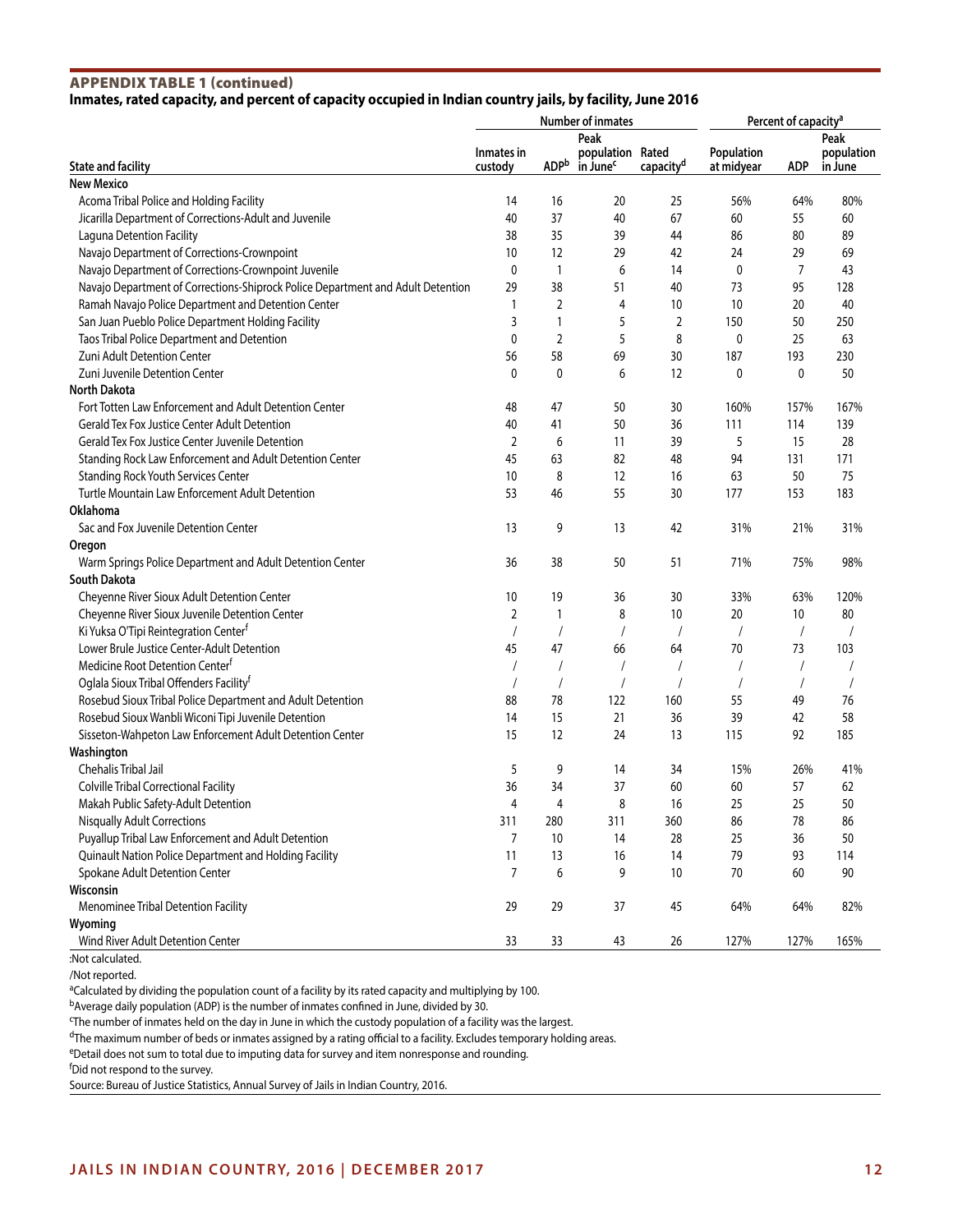# APPENDIX TABLE 2.

**Inmates in Indian country jails, by most serious offense, midyear 2016**

| <b>State and facility</b>                                                          | <b>Total most</b><br>serious<br>offense | <b>Domestic</b><br>violence | Aggravated/<br>simple<br>assault | Rape or<br>sexual<br>assault | Other<br>violent | <b>Burglary</b> | Larceny-<br>theft <sup>a</sup> | Public<br>intoxication <sup>b</sup> DWI/DUI <sup>c</sup> |                | Drug           | Other          |
|------------------------------------------------------------------------------------|-----------------------------------------|-----------------------------|----------------------------------|------------------------------|------------------|-----------------|--------------------------------|----------------------------------------------------------|----------------|----------------|----------------|
| Total estimated <sup>d</sup>                                                       | 2,540                                   | 350                         | 260                              | 30                           | 120              | 40              | 50                             | 470                                                      | 170            | 210            | 840            |
| <b>Total reported</b>                                                              | 2,208                                   | 334                         | 232                              | 20                           | 85               | 40              | 50                             | 320                                                      | 148            | 200            | 779            |
| Alaska                                                                             |                                         |                             |                                  |                              |                  |                 |                                |                                                          |                |                |                |
| Metlakatla Police Department and Adult Detention Center                            | 3                                       | $\mathbf 0$                 | $\mathbf 0$                      | 0                            | $\Omega$         | 0               | $\mathbf 0$                    | 3                                                        | $\mathbf{0}$   | $\mathbf 0$    | $\mathbf 0$    |
| Arizona                                                                            |                                         |                             |                                  |                              |                  |                 |                                |                                                          |                |                |                |
| Ak-Chin Tribal Police and Detention Center                                         | 12                                      | 3                           |                                  | $\Omega$                     | $\Omega$         | 0               | 0                              | $\Omega$                                                 | $\Omega$       | $\overline{2}$ | 6              |
| Colorado River Indian Tribes Adult Detention Center                                | 28                                      | 9                           | 8                                | 0                            | $\mathbf{0}$     | 0               | $\mathbf 0$                    | 5                                                        | 4              | $\overline{2}$ | $\Omega$       |
| Fort McDowell Police Department and Holding Facility                               |                                         | $\pmb{0}$                   | $\mathbf{0}$                     | 0                            | $\mathbf{0}$     | 0               | $\mathbf 0$                    | $\mathbf 0$                                              | $\mathbf 0$    | 0              |                |
| Fort Mohave Tribal Police Department and Holding Facility                          | 12                                      | 3                           | 4                                | $\mathbf{0}$                 | $\mathbf{0}$     | 0               | $\mathbf 0$                    | $\mathbf{1}$                                             | $\Omega$       | $\overline{4}$ | $\Omega$       |
| Gila River Department of Rehabilitation and Supervision-Adult                      | 76                                      | 0                           | 23                               | $\mathbf{0}$                 | 3                | 0               | $\mathbf 0$                    | 34                                                       | 6              | 10             | $\Omega$       |
| Gila River Department of Rehabilitation and<br>Supervision-Juvenile                | 8                                       | $\mathbf{0}$                | 3                                | $\mathbf{0}$                 |                  |                 | $\mathbf{1}$                   | $\mathbf{0}$                                             | $\mathbf{0}$   | $\overline{2}$ | $\Omega$       |
| Hualapai Adult Detention Center                                                    | 20                                      | 4                           | $\overline{4}$                   | 0                            | $\mathbf{0}$     | 3               | $\mathbf 0$                    | 6                                                        | $\mathbf{0}$   | $\mathbf{1}$   | $\overline{2}$ |
| Hualapai Juvenile Detention and Rehabilitation Center                              | $\overline{4}$                          | $\overline{1}$              | $\overline{2}$                   | $\mathbf{0}$                 | $\mathbf{0}$     | $\mathbf{0}$    | $\mathbf 0$                    | $\mathbf{0}$                                             | $\mathbf{0}$   | $\mathbf{0}$   |                |
| Navajo Department of Corrections-Chinle                                            | 52                                      | 20                          |                                  | $\mathbf{0}$                 | 10               |                 | $\mathbf{0}$                   | $\overline{7}$                                           | 11             |                |                |
| Navajo Department of Corrections-Kayenta Police<br>Department and Holding Facility | 7                                       | 0                           | 0                                | 0                            | 0                | 0               | 0                              | 5                                                        | 2              | 0              | 0              |
| Navajo Department of Corrections-Tuba City                                         | 47                                      | 20                          | 5                                |                              |                  | 0               | $\mathbf 0$                    | 18                                                       | $\Omega$       | $\mathbf 0$    | $\overline{2}$ |
| Navajo Department of Corrections-Window Rock                                       | 51                                      | 12                          | $\overline{2}$                   | 0                            | 4                |                 | $\mathbf 0$                    | 19                                                       | $\mathbf{0}$   | $\mathbf{1}$   | 12             |
| Pascua Yaqui Police Department and Holding Facility                                | $\overline{3}$                          | $\overline{2}$              | 0                                | 0                            | $\mathbf{0}$     | 0               | $\pmb{0}$                      | $\pmb{0}$                                                | $\mathbf{0}$   | 0              | $\mathbf{1}$   |
| Salt River Pima-Maricopa Department of Corrections                                 | 72                                      | 10                          | $\overline{7}$                   |                              | $\Omega$         | $\mathbf{1}$    | $\mathbf 0$                    | $\overline{3}$                                           | 4              | $\overline{4}$ | 42             |
| San Carlos Department of Corrections and Rehabilitation-                           |                                         |                             |                                  |                              |                  |                 |                                |                                                          |                |                |                |
| <b>Adult Detention</b>                                                             |                                         |                             |                                  |                              |                  |                 |                                |                                                          |                |                |                |
| San Carlos Department of Corrections and Rehabilitation-                           |                                         |                             |                                  |                              |                  |                 |                                |                                                          |                |                |                |
| Juvenile Detention                                                                 |                                         |                             |                                  |                              |                  |                 |                                |                                                          |                |                |                |
| Supai Law Enforcement and Holding Facility                                         | 3                                       | 0                           | $\mathbf{0}$                     | $\mathbf{0}$                 | $\Omega$         | $\Omega$        | $\mathbf 0$                    | $\overline{2}$                                           | $\mathbf{0}$   | $\Omega$       |                |
| Tohono O'odham Adult Detention Center                                              | 150                                     | 18                          | 23                               | 6                            | 16               | 9               | $\mathbf 0$                    | 30                                                       |                | 3              | 40             |
| Tohono O'odham Juvenile Detention Centere                                          |                                         |                             |                                  |                              |                  |                 |                                |                                                          |                |                |                |
| Tuba City Juvenile Detention Center                                                |                                         | 0                           | $\mathbf 0$                      | $\Omega$                     | $\mathbf{0}$     | 0               | 0                              |                                                          | $\mathbf{0}$   | $\mathbf{0}$   | $\mathbf 0$    |
| White Mountain Apache Detention Center                                             | 84                                      | 15                          | 12                               | $\Omega$                     | $\Omega$         | $\mathbf{0}$    | $\overline{1}$                 | $\overline{7}$                                           |                | $\overline{3}$ | 45             |
| Colorado                                                                           |                                         |                             |                                  |                              |                  |                 |                                |                                                          |                |                |                |
| Chief Ignacio Justice Center Adult Detention                                       | 41                                      | 6                           | 5                                |                              | $\overline{2}$   | 0               |                                | 11                                                       | 5              | 2              | 8              |
| Chief Ignacio Justice Center Juvenile Detention                                    | 4                                       | $\pmb{0}$                   | 0                                | 0                            | $\mathbf 0$      | 0               | $\overline{4}$                 | $\mathbf 0$                                              | $\mathbf{0}$   | $\pmb{0}$      | $\mathbf{0}$   |
| Southern Ute Police Department and Adult Detention Center                          | 17                                      | 2                           |                                  | $\mathbf{0}$                 | 0                | 0               | $\mathbf 0$                    | $\mathbf{0}$                                             | 5              | $\mathbf{1}$   | 8              |
| Idaho                                                                              |                                         |                             |                                  |                              |                  |                 |                                |                                                          |                |                |                |
| <b>Shoshone Bannock Tribal Corrections</b>                                         | 65                                      | 8                           | 7                                | 0                            | 10               | 0               | $\mathbf 0$                    | 10                                                       | $\overline{2}$ | 7              | 21             |
| Michigan                                                                           |                                         |                             |                                  |                              |                  |                 |                                |                                                          |                |                |                |
| Lac Vieux Desert Police Department Adult and Juvenile<br><b>Holding Facility</b>   | $\Omega$                                |                             | 0                                | $\mathbf{0}$                 | 0                | 0               | $\mathbf{0}$                   | $\mathbf{0}$                                             | 0              | 0              | 0              |
| Sault Ste. Marie Tribal Youth Facility                                             | 12                                      | $\Omega$                    |                                  |                              | $\Omega$         | 3               | $\Omega$                       | -1                                                       | $\Omega$       | $\mathbf{1}$   |                |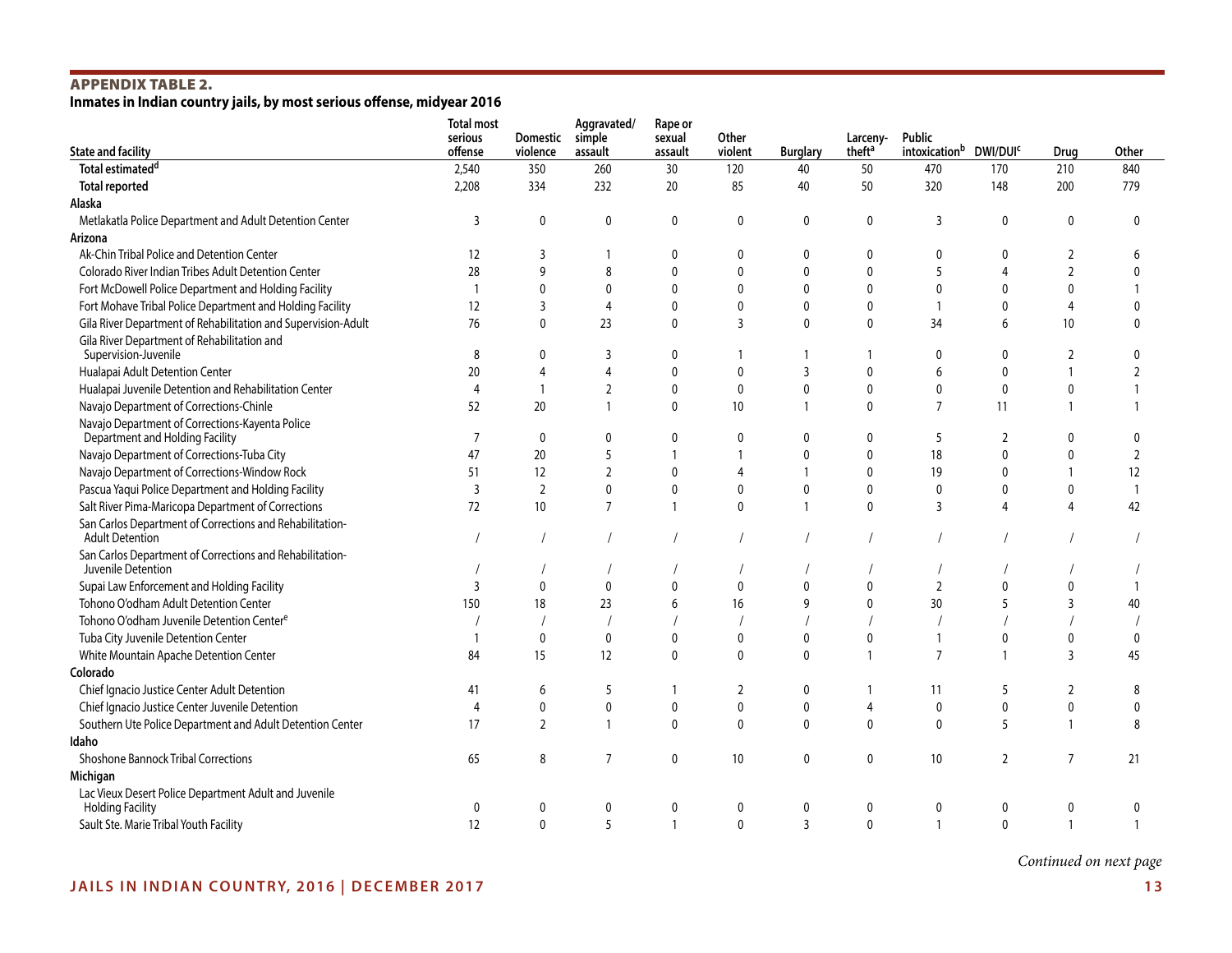# APPENDIX TABLE 2 (continued)

**Inmates in Indian country jails, by most serious offense, midyear 2016**

| <b>State and facility</b>                                                          | <b>Total most</b><br>serious<br>offense | Domestic<br>violence | Aggravated/<br>simple<br>assault | Rape or<br>sexual<br>assault | Other<br>violent | <b>Burglary</b> | Larceny-<br>theft <sup>a</sup> | Public<br>intoxication <sup>b</sup> DWI/DUI <sup>c</sup> |                | Drug           | Other          |
|------------------------------------------------------------------------------------|-----------------------------------------|----------------------|----------------------------------|------------------------------|------------------|-----------------|--------------------------------|----------------------------------------------------------|----------------|----------------|----------------|
| Minnesota                                                                          |                                         |                      |                                  |                              |                  |                 |                                |                                                          |                |                |                |
| Red Lake Tribal Justice Center Adult Detention                                     | 39                                      | $\overline{2}$       | $\overline{2}$                   | 0                            | 0                | 4               | 0                              | 1                                                        | 2              | 7              | 21             |
| Red Lake Tribal Justice Juvenile Detention                                         | $\mathbf{0}$                            | $\mathbf 0$          | 0                                | $\mathbf 0$                  | 0                | $\mathbf 0$     | $\mathbf{0}$                   | 0                                                        | $\mathbf 0$    | $\mathbf{0}$   | $\mathbf{0}$   |
| Mississippi                                                                        |                                         |                      |                                  |                              |                  |                 |                                |                                                          |                |                |                |
| Choctaw Justice Complex Adult Detention                                            | 21                                      | 4                    | 0                                | 0                            | 1                | 0               |                                | 2                                                        | 0              | $\mathbf{1}$   | 12             |
| Choctaw Justice Complex Juvenile Detention                                         | 9                                       | $\pmb{0}$            | $\mathbf 0$                      | $\pmb{0}$                    | 0                | $\overline{1}$  | $\mathbf 0$                    | 0                                                        | 0              | 0              | 8              |
| Montana                                                                            |                                         |                      |                                  |                              |                  |                 |                                |                                                          |                |                |                |
| <b>Blackfeet Adult Detention Center</b>                                            | 58                                      | 18                   | 7                                | $\mathbf{1}$                 | 0                |                 | 3                              | 6                                                        | $\overline{2}$ | 10             | 10             |
| Flathead Adult Detention Center                                                    | 11                                      | 3                    | 8                                | $\mathbf 0$                  | 0                | 0               | $\mathbf{0}$                   | 0                                                        | $\mathbf{0}$   | 0              | $\mathbf{0}$   |
| Fort Belknap Adult Detention Center                                                | 21                                      | 3                    | $\mathbf{1}$                     | 0                            | 0                |                 | $\mathbf{0}$                   | 5                                                        | 5              | $\mathbf{1}$   | 5              |
| Fort Peck Indian Youth Service Center                                              | 21                                      | $\pmb{0}$            | $\mathbf{1}$                     | 0                            | $\mathbf 0$      | $\mathbf 0$     | $\mathbf{0}$                   | 9                                                        | $\mathbf 0$    | 5              | 6              |
| Fort Peck Police Department and Adult Detention Center                             | 71                                      | 23                   | 27                               | $\overline{2}$               | $\mathbf{0}$     |                 | $\mathbf{0}$                   | $\overline{2}$                                           | $\overline{2}$ | 4              | 10             |
| Fort Peck Transitional Living Unit                                                 | $\mathbf 0$                             | $\mathbf 0$          | $\mathbf{0}$                     | $\mathbf 0$                  | $\mathbf{0}$     | $\mathbf{0}$    | $\Omega$                       | $\mathbf 0$                                              | $\mathbf{0}$   | $\mathbf{0}$   | $\mathbf{0}$   |
| Northern Cheyenne Adult Detention Center                                           | 35                                      | 8                    |                                  | $\overline{2}$               | $\overline{3}$   | $\overline{2}$  | $\mathbf{0}$                   | 8                                                        | 4              | $\overline{2}$ | 5              |
| Northern Cheyenne Youth Service Center                                             | 22                                      | $\mathbf{1}$         | 0                                | 0                            | 0                | $\mathbf 0$     | $\mathbf{0}$                   | $\overline{1}$                                           | $\mathbf{1}$   | 5              | 14             |
| Rocky Boy Adult Detention Center                                                   | 61                                      | $\overline{7}$       | $\overline{2}$                   | 0                            | $\mathbf{0}$     | $\mathbf 0$     | $\mathbf{0}$                   | 12                                                       | 4              | $\overline{7}$ | 29             |
| Nebraska                                                                           |                                         |                      |                                  |                              |                  |                 |                                |                                                          |                |                |                |
| Omaha Tribal Police Department and Adult Detentione                                |                                         |                      |                                  |                              |                  |                 |                                |                                                          |                |                |                |
| Nevada                                                                             |                                         |                      |                                  |                              |                  |                 |                                |                                                          |                |                |                |
| Eastern Nevada Law Enforcement Adult Detention Facility                            | 11                                      | $\mathbf 0$          | 0                                | 0                            | 0                | 0               | 3                              | 1                                                        | $\overline{2}$ | 5              | $\mathbf{0}$   |
| <b>New Mexico</b>                                                                  |                                         |                      |                                  |                              |                  |                 |                                |                                                          |                |                |                |
| Acoma Tribal Police and Holding Facility                                           | 14                                      | 3                    |                                  | 0                            | 0                | $\mathbf 0$     | $\overline{2}$                 | 2                                                        | $\overline{4}$ | $\overline{2}$ | 0              |
| Jicarilla Department of Corrections-Adult and Juvenile                             | 40                                      | 0                    | $\overline{4}$                   | 0                            | 0                | 0               | $\mathbf{0}$                   | 17                                                       | 3              | 0              | 16             |
| Laguna Detention Facility                                                          | 38                                      | $\overline{2}$       | $\overline{0}$                   | $\mathbf{1}$                 | 6                | $\mathbf 0$     | $\mathbf{0}$                   | 3                                                        | 8              | 0              | 18             |
| Navajo Department of Corrections-Crownpoint                                        | 10                                      | 4                    | $\mathbf 0$                      | 0                            | $\overline{2}$   | 0               | 0                              | $\mathbf{1}$                                             | 0              | 0              | 3              |
| Navajo Department of Corrections-Crownpoint Juvenile                               | $\mathbf{0}$                            | $\mathbf 0$          | $\mathbf{0}$                     | $\mathbf{0}$                 | $\mathbf{0}$     | $\mathbf{0}$    | $\Omega$                       | 0                                                        | $\mathbf{0}$   | $\mathbf{0}$   | $\Omega$       |
| Navajo Department of Corrections-Shiprock Police<br>Department and Adult Detention | 29                                      | 9                    | 3                                | 0                            | 0                | 0               | 0                              | 15                                                       |                | $\mathbf{0}$   |                |
| Ramah Navajo Police Department and Detention Center                                |                                         | $\mathbf{0}$         | $\mathbf 0$                      | 0                            | 0                | 0               | $\mathbf{0}$                   | 0                                                        | 0              | $\Omega$       |                |
| San Juan Pueblo Police Department Holding Facility                                 | 3                                       | 1                    | $\Omega$                         | $\Omega$                     | $\mathbf{0}$     | $\Omega$        | $\Omega$                       | $\Omega$                                                 | 1              | $\Omega$       |                |
| Taos Tribal Police Department and Detention                                        | $\Omega$                                | $\pmb{0}$            | $\mathbf 0$                      | 0                            | 0                | 0               | 0                              | 0                                                        | 0              | 0              | $\Omega$       |
| Zuni Adult Detention Center                                                        | 56                                      | 6                    | 6                                | 0                            | 10               | $\mathbf{1}$    | $\pmb{0}$                      | 18                                                       | 7              | 4              |                |
| Zuni Juvenile Detention Center                                                     | $\mathbf 0$                             | $\mathbf 0$          | $\mathbf 0$                      | 0                            | $\mathbf 0$      | $\mathbf 0$     | $\mathbf{0}$                   | 0                                                        | $\mathbf 0$    | $\mathbf 0$    | $\Omega$       |
| <b>North Dakota</b>                                                                |                                         |                      |                                  |                              |                  |                 |                                |                                                          |                |                |                |
| Fort Totten Law Enforcement and Adult Detention Center                             | 48                                      | $\overline{2}$       | 3                                | 0                            | $\overline{2}$   | 0               | 3                              | 15                                                       | 4              | 10             | 9              |
| Gerald Tex Fox Justice Center Adult Detention                                      | 40                                      | 5                    | 5                                | 0                            | $\overline{1}$   | 0               | 0                              | $\overline{2}$                                           | $\overline{2}$ | 5              | 20             |
| Gerald Tex Fox Justice Center Juvenile Detention                                   | $\overline{2}$                          |                      | $\Omega$                         | $\mathbf 0$                  | $\mathbf{0}$     | $\Omega$        | $\overline{1}$                 | 0                                                        | $\mathbf{0}$   | $\mathbf{0}$   | $\mathbf{0}$   |
| Standing Rock Law Enforcement and Adult Detention Center                           | 45                                      | 5                    | 5                                | 0                            | $\Omega$         | 0               | 10                             | 9                                                        | 10             | 6              | $\Omega$       |
| <b>Standing Rock Youth Services Center</b>                                         | 10                                      | $\mathfrak{p}$       | $\overline{2}$                   | $\Omega$                     |                  | $\Omega$        | $\Omega$                       | $\Omega$                                                 |                | $\overline{2}$ | $\overline{2}$ |
| Turtle Mountain Law Enforcement Adult Detention                                    | 53                                      | $\overline{7}$       | $\Omega$                         |                              | $\overline{7}$   |                 | $\Omega$                       | $\mathfrak{p}$                                           | $\mathcal{P}$  | 20             | 13             |

*Continued on next page*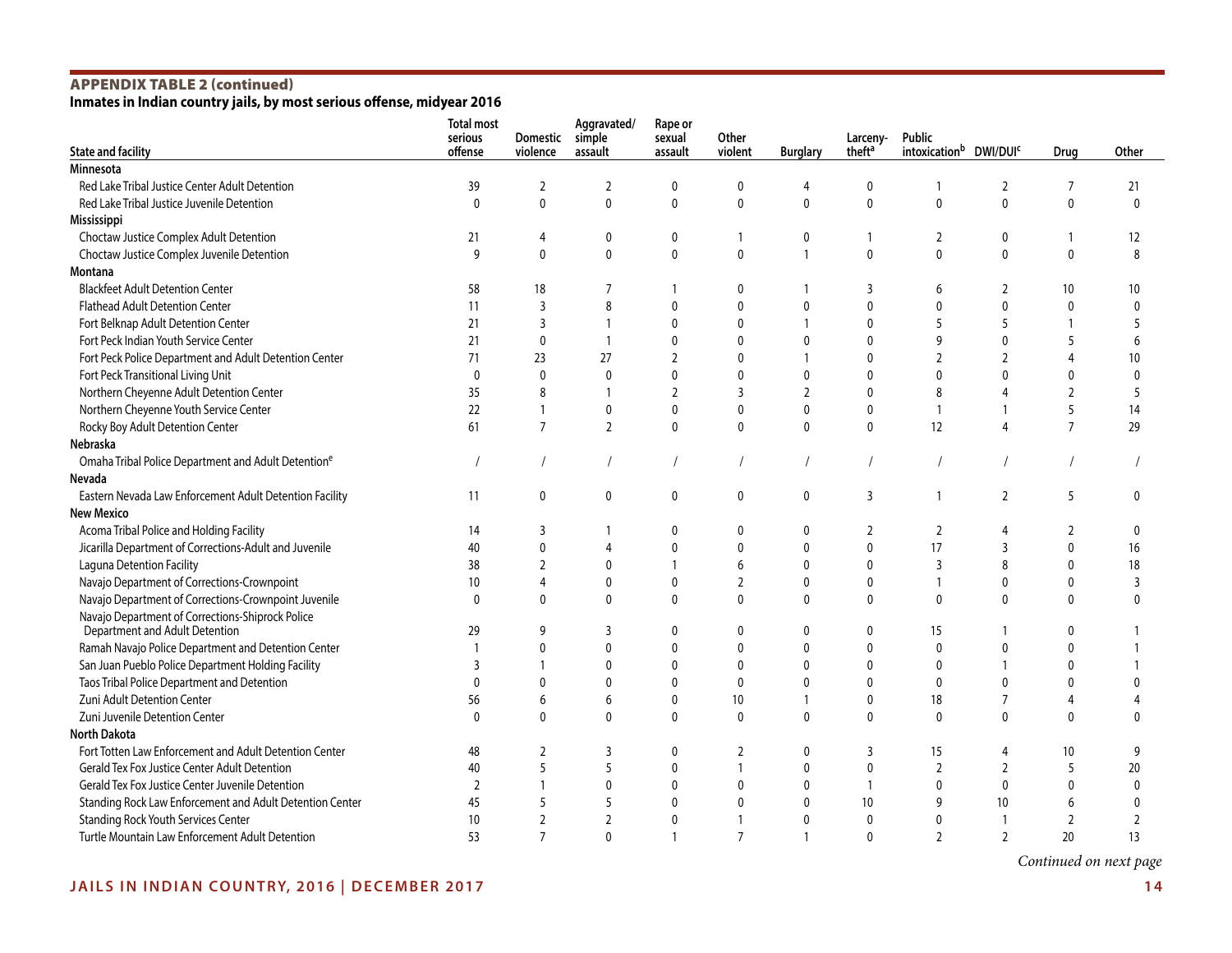# APPENDIX TABLE 2 (continued)

**Inmates in Indian country jails, by most serious offense, midyear 2016**

| <b>State and facility</b>                                  | <b>Total most</b><br>serious<br>offense | <b>Domestic</b><br>violence | Aggravated/<br>simple<br>assault | Rape or<br>sexual<br>assault | Other<br>violent | <b>Burglary</b> | Larceny-<br>theft <sup>a</sup> | Public<br>intoxicationb | DWI/DUI <sup>c</sup> | Drug           | Other |
|------------------------------------------------------------|-----------------------------------------|-----------------------------|----------------------------------|------------------------------|------------------|-----------------|--------------------------------|-------------------------|----------------------|----------------|-------|
| <b>Oklahoma</b>                                            |                                         |                             |                                  |                              |                  |                 |                                |                         |                      |                |       |
| Sac and Fox Juvenile Detention Center                      | 13                                      | 0                           | 3                                | $\mathbf 0$                  | 0                | 0               | $\mathbf 0$                    | $\mathbf{0}$            | 0                    |                | q     |
| Oregon                                                     |                                         |                             |                                  |                              |                  |                 |                                |                         |                      |                |       |
| Warm Springs Police Department and Adult Detention Center  | 36                                      | 3                           | 0                                | 0                            | 0                | 0               | $\overline{2}$                 | $\overline{2}$          | 3                    | 2              | 24    |
| <b>South Dakota</b>                                        |                                         |                             |                                  |                              |                  |                 |                                |                         |                      |                |       |
| Cheyenne River Sioux Adult Detention Center                | 10                                      | 0                           |                                  | 0                            | 0                |                 | 0                              | 2                       |                      |                |       |
| Cheyenne River Sioux Juvenile Detention Center             |                                         |                             |                                  |                              |                  |                 | $\Omega$                       |                         |                      |                |       |
| Ki Yuksa O'Tipi Reintegration Center <sup>e</sup>          |                                         |                             |                                  |                              |                  |                 |                                |                         |                      |                |       |
| Lower Brule Justice Center-Adult Detention                 | 45                                      |                             |                                  |                              |                  |                 |                                |                         |                      | 17             | 17    |
| Medicine Root Detention Center <sup>e</sup>                |                                         |                             |                                  |                              |                  |                 |                                |                         |                      |                |       |
| Oglala Sioux Tribal Offenders Facility <sup>e</sup>        |                                         |                             |                                  |                              |                  |                 |                                |                         |                      |                |       |
| Rosebud Sioux Tribal Police Department and Adult Detention | 88                                      | 21                          | 13                               |                              |                  |                 |                                |                         |                      | 19             | 23    |
| Rosebud Sioux Wanbli Wiconi Tipi Juvenile Detention        | 14                                      | 3                           |                                  |                              |                  |                 |                                |                         |                      |                |       |
| Sisseton-Wahpeton Law Enforcement Adult Detention Center   | 15                                      | 3                           | $\mathfrak{p}$                   | $\Omega$                     |                  |                 | $\Omega$                       | $\Omega$                |                      |                |       |
| Washington                                                 |                                         |                             |                                  |                              |                  |                 |                                |                         |                      |                |       |
| Chehalis Tribal Jail                                       |                                         |                             |                                  |                              |                  |                 |                                |                         |                      |                |       |
| <b>Colville Tribal Correctional Facility</b>               | 36                                      | 13                          |                                  |                              |                  |                 | 0                              |                         |                      |                |       |
| Makah Public Safety-Adult Detention                        |                                         | $\Omega$                    |                                  |                              |                  |                 |                                |                         |                      |                |       |
| <b>Nisqually Adult Corrections</b>                         | 311                                     | 32                          |                                  |                              |                  |                 | 15                             |                         |                      |                | 241   |
| Puyallup Tribal Law Enforcement and Adult Detention        |                                         | $\Omega$                    |                                  |                              |                  |                 | $\mathbf 0$                    |                         |                      |                |       |
| Quinault Nation Police Department and Holding Facility     | 11                                      | 0                           |                                  |                              |                  |                 | 0                              |                         |                      |                |       |
| Spokane Adult Detention Center                             | $\overline{7}$                          | 3                           |                                  | $\Omega$                     | $\Omega$         | $\Omega$        | $\mathbf{0}$                   | $\Omega$                | $\Omega$             |                |       |
| Wisconsin                                                  |                                         |                             |                                  |                              |                  |                 |                                |                         |                      |                |       |
| Menominee Tribal Detention Facility                        | 29                                      |                             | 3                                | $\mathbf{0}$                 | $\mathbf{0}$     | 0               | $\mathbf{0}$                   | $\mathbf{0}$            | $\Omega$             | $\mathbf{0}$   | 25    |
| Wyoming                                                    |                                         |                             |                                  |                              |                  |                 |                                |                         |                      |                |       |
| Wind River Adult Detention Center                          | 33                                      |                             |                                  |                              | $\overline{2}$   | $\mathbf 0$     | $\mathbf 0$                    | 10                      | 6                    | $\overline{2}$ | 10    |
| /Not reported.                                             |                                         |                             |                                  |                              |                  |                 |                                |                         |                      |                |       |
| <sup>a</sup> Excludes motor-vehicle theft.                 |                                         |                             |                                  |                              |                  |                 |                                |                         |                      |                |       |
| blncludes drunk and disorderly.                            |                                         |                             |                                  |                              |                  |                 |                                |                         |                      |                |       |

<sup>c</sup>Includes driving while intoxicated and driving while under the influence of drugs or alcohol.

dMost serious offense was imputed for 332 inmates due to survey and item nonresponse.

eDid not respond to the survey.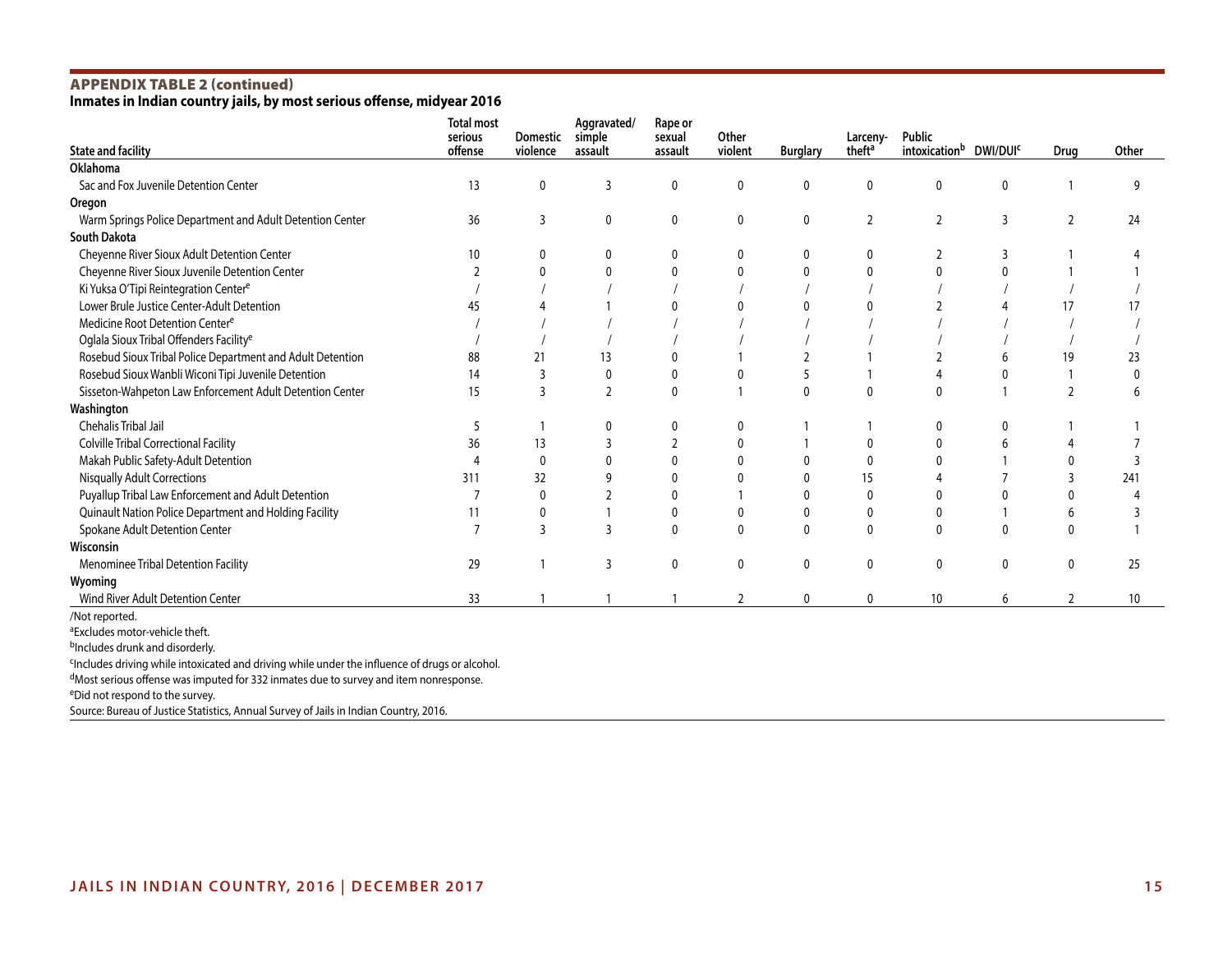# APPENDIX TABLE 3

# **Inmates in Indian country jails, by conviction status, midyear 2016**

| <b>State and facility</b>                                                       | <b>Total conviction status</b> | Convicted <sup>a</sup> | Unconvicted |
|---------------------------------------------------------------------------------|--------------------------------|------------------------|-------------|
| Total estimated <sup>b</sup>                                                    | 2,540                          | 1,400                  | 1,130       |
| <b>Total reported</b>                                                           | 2,208                          | 1,252                  | 956         |
| Alaska                                                                          |                                |                        |             |
| Metlakatla Police Department and Adult Detention Center                         | 3                              | 3                      | 0           |
| Arizona                                                                         |                                |                        |             |
| Ak-Chin Tribal Police and Detention Center                                      | 12                             | 6                      | 6           |
| Colorado River Indian Tribes Adult Detention Center                             | 28                             | 24                     | 4           |
| Fort McDowell Police Department and Holding Facility                            | $\mathbf{1}$                   | $\mathbf 0$            |             |
| Fort Mohave Tribal Police Department and Holding Facility                       | 12                             | 12                     | 0           |
| Gila River Department of Rehabilitation and Supervision-Adult                   | 76                             | 24                     | 52          |
| Gila River Department of Rehabilitation and Supervision-Juvenile                | 8                              | 4                      | 4           |
| Hualapai Adult Detention Center                                                 | 20                             | 10                     | 10          |
| Hualapai Juvenile Detention and Rehabilitation Center                           | 4                              | 1                      | 3           |
| Navajo Department of Corrections-Chinle                                         | 52                             | 34                     | 18          |
| Navajo Department of Corrections-Kayenta Police Department and Holding Facility | 7                              | $\mathbf 0$            | 7           |
| Navajo Department of Corrections-Tuba City                                      | 47                             | 15                     | 32          |
| Navajo Department of Corrections-Window Rock                                    | 51                             | 12                     | 39          |
| Pascua Yaqui Police Department and Holding Facility                             | 3                              | 0                      | 3           |
| Salt River Pima-Maricopa Department of Corrections                              | 72                             | 36                     | 36          |
| San Carlos Department of Corrections and Rehabilitation-Adult Detention         |                                |                        |             |
| San Carlos Department of Corrections and Rehabilitation-Juvenile Detention      |                                |                        |             |
| Supai Law Enforcement and Holding Facility                                      | 3                              |                        | 2           |
| Tohono O'odham Adult Detention Center                                           | 150                            | 120                    | 30          |
| Tohono O'odham Juvenile Detention Center <sup>c</sup>                           |                                |                        |             |
| Tuba City Juvenile Detention Center                                             | 1                              | 0                      |             |
| White Mountain Apache Detention Center                                          | 84                             | 45                     | 39          |
| Colorado                                                                        |                                |                        |             |
| Chief Ignacio Justice Center Adult Detention                                    | 41                             | 39                     | 2           |
| Chief Ignacio Justice Center Juvenile Detention                                 | 4                              | 4                      | 0           |
| Southern Ute Police Department and Adult Detention Center                       | 17                             | 13                     | 4           |
| Idaho                                                                           |                                |                        |             |
| <b>Shoshone Bannock Tribal Corrections</b>                                      | 65                             | 34                     | 31          |
| Michigan                                                                        |                                |                        |             |
| Lac Vieux Desert Police Department Adult and Juvenile Holding Facility          | 0                              | 0                      | 0           |
| Sault Ste. Marie Tribal Youth Facility                                          | 12                             | 4                      | 8           |
| Minnesota                                                                       |                                |                        |             |
| Red Lake Tribal Justice Center Adult Detention                                  | 39                             | 9                      | 30          |
| Red Lake Tribal Justice Juvenile Detention                                      | 0                              | 0                      | 0           |
| Mississippi                                                                     |                                |                        |             |
| Choctaw Justice Complex Adult Detention                                         | 21                             | 7                      | 14          |
| Choctaw Justice Complex Juvenile Detention                                      | 9                              | 7                      | 2           |
| Montana                                                                         |                                |                        |             |
| <b>Blackfeet Adult Detention Center</b>                                         | 58                             | 11                     | 47          |
| <b>Flathead Adult Detention Center</b>                                          | 11                             | 8                      | 3           |
| Fort Belknap Adult Detention Center                                             | 21                             | 9                      | 12          |
| Fort Peck Indian Youth Service Center                                           | 21                             | 14                     | 7           |
| Fort Peck Police Department and Adult Detention Center                          | 71                             | 46                     | 25          |
| Fort Peck Transitional Living Unit                                              | 0                              | 0                      | 0           |
| Northern Cheyenne Adult Detention Center                                        | 35                             | 7                      | 28          |
| Northern Cheyenne Youth Service Center                                          | 22                             | 17                     | 5           |
| Rocky Boy Adult Detention Center                                                | 61                             | 61                     | 0           |
| Nebraska                                                                        |                                |                        |             |
| Omaha Tribal Police Department and Adult Detention <sup>c</sup>                 |                                |                        |             |
| Nevada                                                                          |                                |                        |             |
| Eastern Nevada Law Enforcement Adult Detention Facility                         | 11                             | 9                      | 2           |
|                                                                                 |                                |                        |             |

*Continued on next page*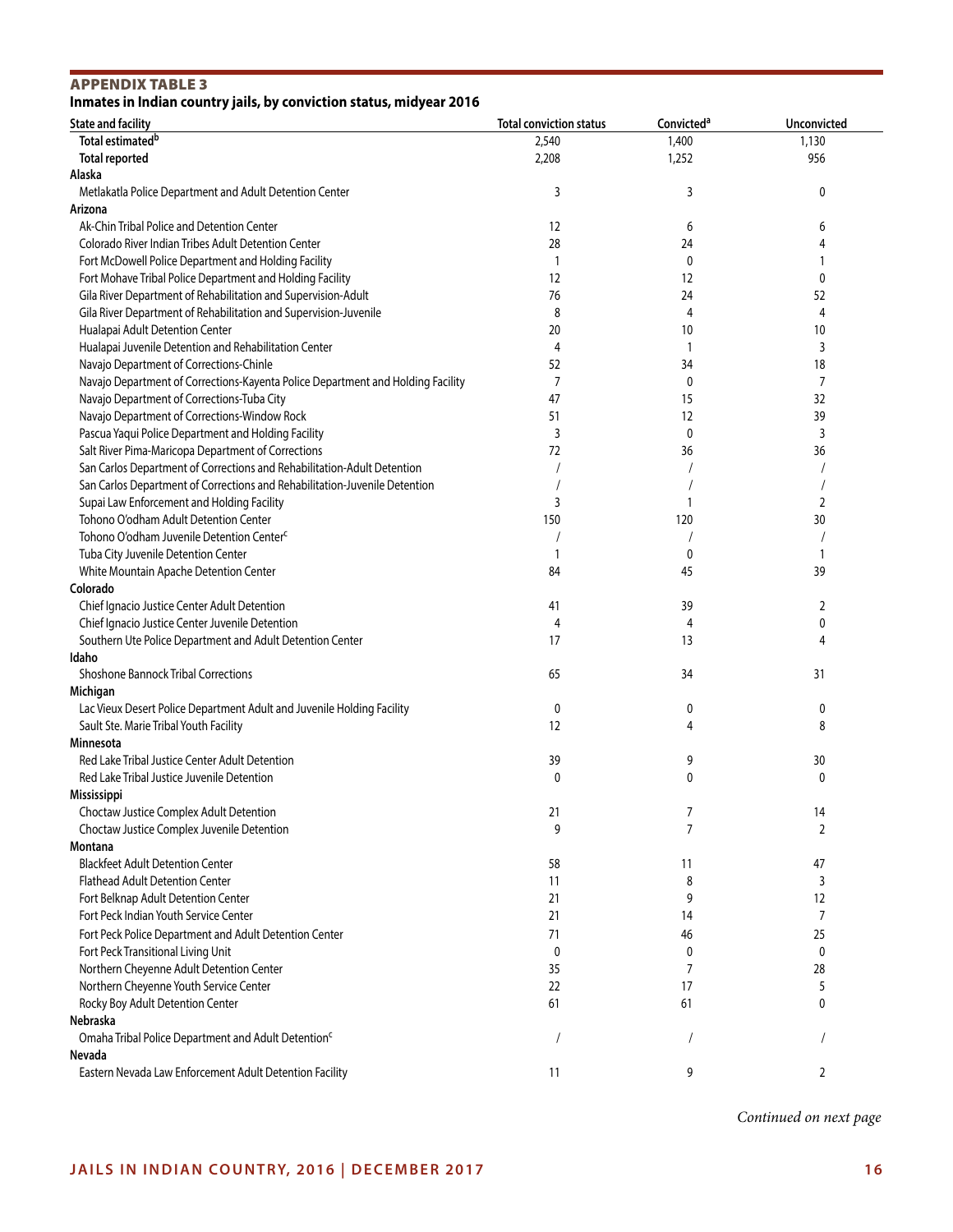APPENDIX TABLE 3 (continued)

# **Inmates in Indian country jails, by conviction status, midyear 2016**

| <b>State and facility</b>                                                       | <b>Total conviction status</b> | Convicted <sup>a</sup> | <b>Unconvicted</b> |
|---------------------------------------------------------------------------------|--------------------------------|------------------------|--------------------|
| <b>New Mexico</b>                                                               |                                |                        |                    |
| Acoma Tribal Police and Holding Facility                                        | 14                             | 0                      | 14                 |
| Jicarilla Department of Corrections-Adult and Juvenile                          | 40                             | 34                     | 6                  |
| Laguna Detention Facility                                                       | 38                             | 27                     | 11                 |
| Navajo Department of Corrections-Crownpoint                                     | 10                             | 3                      | 7                  |
| Navajo Department of Corrections-Crownpoint Juvenile                            | $\mathbf 0$                    | 0                      | 0                  |
| Navajo Department of Corrections-Shiprock Police Department and Adult Detention | 29                             | 9                      | 20                 |
| Ramah Navajo Police Department and Detention Center                             |                                |                        | 0                  |
| San Juan Pueblo Police Department Holding Facility                              | 3                              | 3                      | 0                  |
| Taos Tribal Police Department and Detention                                     | 0                              | 0                      | 0                  |
| Zuni Adult Detention Center                                                     | 56                             | 42                     | 14                 |
| Zuni Juvenile Detention Center                                                  | 0                              | 0                      | 0                  |
| <b>North Dakota</b>                                                             |                                |                        |                    |
| Fort Totten Law Enforcement and Adult Detention Center                          | 48                             | 39                     | 9                  |
| <b>Gerald Tex Fox Justice Center Adult Detention</b>                            | 40                             | 11                     | 29                 |
|                                                                                 |                                |                        |                    |
| Gerald Tex Fox Justice Center Juvenile Detention                                | 2                              | 2                      | 0                  |
| Standing Rock Law Enforcement and Adult Detention Center                        | 45                             | 37                     | 8                  |
| <b>Standing Rock Youth Services Center</b>                                      | 10                             | 9                      | 1                  |
| Turtle Mountain Law Enforcement Adult Detention                                 | 53                             | 23                     | 30                 |
| Oklahoma                                                                        |                                |                        |                    |
| Sac and Fox Juvenile Detention Center                                           | 13                             | 4                      | 9                  |
| Oregon                                                                          |                                |                        |                    |
| Warm Springs Police Department and Adult Detention Center                       | 36                             | 25                     | 11                 |
| <b>South Dakota</b>                                                             |                                |                        |                    |
| Cheyenne River Sioux Adult Detention Center                                     | 10                             | 0                      | 10                 |
| Cheyenne River Sioux Juvenile Detention Center                                  | 2                              | 0                      | 2                  |
| Ki Yuksa O'Tipi Reintegration Center <sup>c</sup>                               |                                |                        |                    |
| Lower Brule Justice Center-Adult Detention                                      | 45                             | 16                     | 29                 |
| Medicine Root Detention Center <sup>c</sup>                                     |                                |                        |                    |
| Oglala Sioux Tribal Offenders Facility <sup>c</sup>                             |                                |                        |                    |
| Rosebud Sioux Tribal Police Department and Adult Detention                      | 88                             | 85                     | 3                  |
| Rosebud Sioux Wanbli Wiconi Tipi Juvenile Detention                             | 14                             | 0                      | 14                 |
| Sisseton-Wahpeton Law Enforcement Adult Detention Center                        | 15                             | 8                      | 7                  |
| Washington                                                                      |                                |                        |                    |
| Chehalis Tribal Jail                                                            | 5                              | 5                      | 0                  |
| Colville Tribal Correctional Facility                                           | 36                             | 17                     | 19                 |
| Makah Public Safety-Adult Detention                                             | 4                              | 4                      | 0                  |
| <b>Nisqually Adult Corrections</b>                                              | 311                            | 152                    | 159                |
| Puyallup Tribal Law Enforcement and Adult Detention                             | 7                              | 5                      | 2                  |
| Quinault Nation Police Department and Holding Facility                          | 11                             | 6                      | 5                  |
| Spokane Adult Detention Center                                                  | 7                              | 4                      | 3                  |
| Wisconsin                                                                       |                                |                        |                    |
| Menominee Tribal Detention Facility                                             | 29                             | 14                     | 15                 |
|                                                                                 |                                |                        |                    |
| Wyoming<br>Wind River Adult Detention Center                                    | 33                             | 21                     | 12                 |
|                                                                                 |                                |                        |                    |

bConviction status was imputed for 332 inmates due to survey and item nonresponse.

cDid not respond to the survey.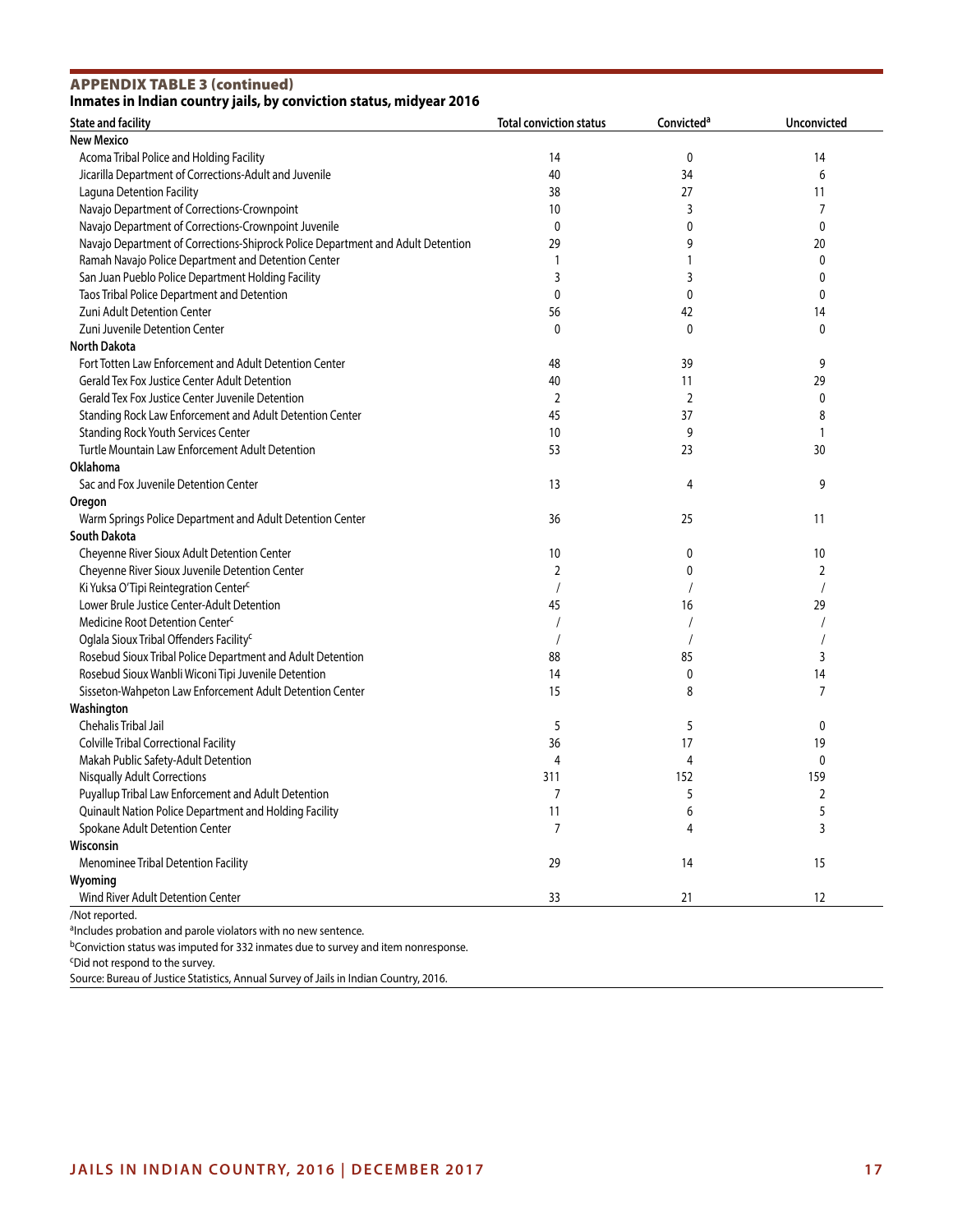# APPENDIX TABLE 4 **Adults and juveniles in the custody of Indian country jails, by sex, midyear 2016**

|                                                                                 | Total sex and | Adult          |              |                | <b>Juvenile</b> <sup>a</sup> |              |            |
|---------------------------------------------------------------------------------|---------------|----------------|--------------|----------------|------------------------------|--------------|------------|
| <b>State and facility</b>                                                       | age group     | <b>Total</b>   | Male         | Female         | <b>Total</b>                 | Male         | Female     |
| Total estimated <sup>b</sup>                                                    | 2,540         | 2,370          | 1,750        | 620            | 170                          | 110          | 60         |
| Total reported                                                                  | 2,317         | 2,181          | 1,615        | 566            | 136                          | 84           | 52         |
| Alaska                                                                          |               |                |              |                |                              |              |            |
| Metlakatla Police Department and Adult Detention Center                         | 3             | 3              | 2            | $\mathbf{1}$   | 0                            | 0            | 0          |
| Arizona                                                                         |               |                |              |                |                              |              |            |
| Ak-Chin Tribal Police and Detention Center                                      | 12            | 12             | 8            | 4              | 0                            | 0            | 0          |
| Colorado River Indian Tribes Adult Detention Center                             | 28            | 28             | 28           | 0              | 0                            | 0            | 0          |
| Fort McDowell Police Department and Holding Facility                            | $\mathbf{1}$  | $\overline{1}$ | 0            | $\mathbf{1}$   | 0                            | 0            | 0          |
| Fort Mohave Tribal Police Department and Holding Facility                       | 12            | 12             | 9            | 3              | 0                            | 0            | 0          |
| Gila River Department of Rehabilitation and Supervision-Adult                   | 76            | 76             | 61           | 15             | 0                            | 0            | 0          |
| Gila River Department of Rehabilitation and Supervision-Juvenile                | 8             | 0              | $\mathbf 0$  | $\pmb{0}$      | 8                            | 5            | 3          |
| Hualapai Adult Detention Center                                                 | 20            | 20             | 14           | 6              | 0                            | 0            | 0          |
| Hualapai Juvenile Detention and Rehabilitation Center                           | 4             | 0              | $\mathbf 0$  | 0              | 4                            | 2            | 2          |
| Navajo Department of Corrections-Chinle                                         | 52            | 51             | 49           | 2              | 1                            | 1            | 0          |
| Navajo Department of Corrections-Kayenta Police Department and Holding Facility | 7             | 7              | 7            | 0              | 0                            | 0            | 0          |
| Navajo Department of Corrections-Tuba City                                      | 47            | 47             | 37           | 10             | 0                            | 0            | 0          |
| Navajo Department of Corrections-Window Rock                                    | 51            | 51             | 36           | 15             | 0                            | 0            | 0          |
| Pascua Yaqui Police Department and Holding Facility                             | 3             | 3              | $\mathbf{1}$ | $\overline{2}$ | 0                            | 0            | 0          |
| Salt River Pima-Maricopa Department of Corrections                              | 72            | 66             | 51           | 15             | 6                            | 4            | 2          |
| San Carlos Department of Corrections and Rehabilitation-Adult Detention         | 106           | 106            | 89           | 17             | 0                            | 0            | 0          |
| San Carlos Department of Corrections and Rehabilitation-Juvenile Detention      | 3             | 0              | 0            | 0              | 3                            | 3            | 0          |
| Supai Law Enforcement and Holding Facility                                      | 3             | 3              | 3            | 0              | 0                            | 0            | 0          |
| Tohono O'odham Adult Detention Center                                           | 150           | 150            | 124          | 26             | 0                            | 0            | 0          |
| Tohono O'odham Juvenile Detention Center <sup>c</sup>                           |               |                |              | $\sqrt{2}$     |                              |              |            |
|                                                                                 |               | $\prime$       | $\sqrt{2}$   |                |                              | 1            | $\sqrt{2}$ |
| Tuba City Juvenile Detention Center                                             | $\mathbf{1}$  | 0              | 0            | 0              | 1                            |              | 0          |
| White Mountain Apache Detention Center                                          | 84            | 84             | 65           | 19             | 0                            | 0            | 0          |
| Colorado                                                                        |               |                |              |                |                              |              |            |
| Chief Ignacio Justice Center Adult Detention                                    | 41            | 41             | 31           | 10             | 0                            | 0            | 0          |
| Chief Ignacio Justice Center Juvenile Detention                                 | 4             | 0              | $\mathbf 0$  | 0              | 4                            | 3            | 1          |
| Southern Ute Police Department and Adult Detention Center                       | 17            | 17             | 11           | 6              | 0                            | $\mathbf{0}$ | 0          |
| Idaho                                                                           |               |                |              |                |                              |              |            |
| <b>Shoshone Bannock Tribal Corrections</b>                                      | 65            | 63             | 45           | 18             | 2                            | 2            | 0          |
| Michigan                                                                        |               |                |              |                |                              |              |            |
| Lac Vieux Desert Police Department Adult and Juvenile Holding Facility          | 0             | 0              | 0            | 0              | $\boldsymbol{0}$             | 0            | 0          |
| Sault Ste. Marie Tribal Youth Facility                                          | 12            | 0              | $\mathbf 0$  | 0              | 12                           | 11           | 1          |
| Minnesota                                                                       |               |                |              |                |                              |              |            |
| Red Lake Tribal Justice Center Adult Detention                                  | 39            | 39             | 27           | 12             | 0                            | 0            | 0          |
| Red Lake Tribal Justice Juvenile Detention                                      | 0             | 0              | $\mathbf{0}$ | 0              | 0                            | $\mathbf{0}$ | 0          |
| Mississippi                                                                     |               |                |              |                |                              |              |            |
| Choctaw Justice Complex Adult Detention                                         | 21            | 21             | 16           | 5              | 0                            | 0            | 0          |
| Choctaw Justice Complex Juvenile Detention                                      | 9             | $\mathbf{0}$   | $\mathbf{0}$ | 0              | 9                            | 6            | 3          |
| Montana                                                                         |               |                |              |                |                              |              |            |
| <b>Blackfeet Adult Detention Center</b>                                         | 58            | 58             | 41           | 17             | 0                            | 0            | 0          |
| <b>Flathead Adult Detention Center</b>                                          | 11            | 11             | 9            | $\overline{2}$ | 0                            | 0            | 0          |
| Fort Belknap Adult Detention Center                                             | 21            | 21             | 11           | 10             | 0                            | 0            | 0          |
| Fort Peck Indian Youth Service Center                                           | 21            | 0              | $\mathbf 0$  | 0              | 21                           | 2            | 19         |
| Fort Peck Police Department and Adult Detention Center                          | 71            | 71             | 41           | 30             | 0                            | 0            | 0          |
| Fort Peck Transitional Living Unit                                              | 0             | $\mathbf 0$    | 0            | 0              | 0                            | 0            | 0          |
| Northern Cheyenne Adult Detention Center                                        | 35            | 35             | 23           | 12             | 0                            | 0            | 0          |
| Northern Cheyenne Youth Service Center                                          | 22            | 0              | $\pmb{0}$    | $\pmb{0}$      | 22                           | 13           | 9          |
| Rocky Boy Adult Detention Center                                                | 61            | 61             | 39           | 22             | 0                            | 0            | 0          |
| Nebraska                                                                        |               |                |              |                |                              |              |            |
| Omaha Tribal Police Department and Adult Detention <sup>c</sup>                 | $\prime$      | $\overline{1}$ | $\prime$     | $\overline{1}$ | $\prime$                     |              |            |
| Nevada                                                                          |               |                |              |                |                              |              |            |
| Eastern Nevada Law Enforcement Adult Detention Facility                         | 11            | 11             | 8            | 3              | 0                            | 0            | 0          |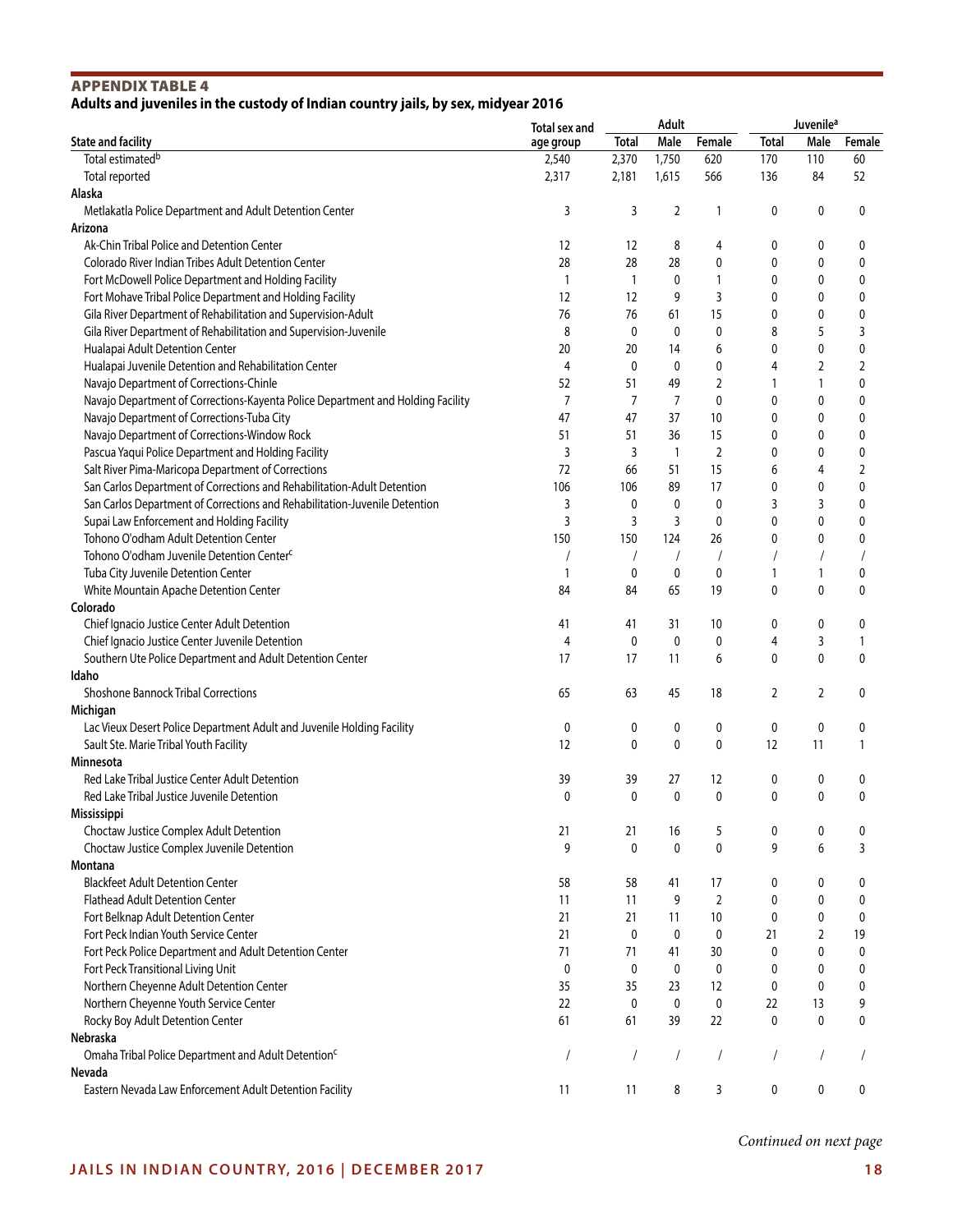### APPENDIX TABLE 4 (continued) **Adults and juveniles in the custody of Indian country jails, by sex, midyear 2016**

|                                                                                                 | Total sex and  |              | Adult        |                | Juvenile <sup>a</sup> |                |        |
|-------------------------------------------------------------------------------------------------|----------------|--------------|--------------|----------------|-----------------------|----------------|--------|
| <b>State and facility</b>                                                                       | age group      | Total        | Male         | Female         | <b>Total</b>          | Male           | Female |
| <b>New Mexico</b>                                                                               |                |              |              |                |                       |                |        |
| Acoma Tribal Police and Holding Facility                                                        | 14             | 14           | 10           | 4              | 0                     | 0              | 0      |
| Jicarilla Department of Corrections-Adult and Juvenile                                          | 40             | 38           | 24           | 14             | 2                     | 1              | 1      |
| Laguna Detention Facility                                                                       | 38             | 38           | 33           | 5              | 0                     | 0              | 0      |
| Navajo Department of Corrections-Crownpoint                                                     | 10             | 10           | 7            | 3              | 0                     | 0              | 0      |
| Navajo Department of Corrections-Crownpoint Juvenile                                            | 0              | 0            | 0            | 0              | 0                     | 0              | 0      |
| Navajo Department of Corrections-Shiprock Police Department and Adult Detention                 | 29             | 29           | 27           | $\overline{2}$ | 0                     | 0              | 0      |
| Ramah Navajo Police Department and Detention Center                                             | 1              | 1            | $\mathbf{1}$ | 0              | 0                     | 0              | 0      |
| San Juan Pueblo Police Department Holding Facility                                              | 3              | 3            | 2            | 1              | 0                     | 0              | 0      |
| Taos Tribal Police Department and Detention                                                     | 0              | 0            | $\mathbf 0$  | $\mathbf{0}$   | 0                     | 0              | 0      |
| Zuni Adult Detention Center                                                                     | 56             | 56           | 45           | 11             | 0                     | 0              | 0      |
| Zuni Juvenile Detention Center                                                                  | 0              | 0            | 0            | 0              | 0                     | 0              | 0      |
| <b>North Dakota</b>                                                                             |                |              |              |                |                       |                |        |
| Fort Totten Law Enforcement and Adult Detention Center                                          | 48             | 48           | 24           | 24             | 0                     | 0              | 0      |
| <b>Gerald Tex Fox Justice Center Adult Detention</b>                                            | 40             | 40           | 26           | 14             | 0                     | 0              | 0      |
| Gerald Tex Fox Justice Center Juvenile Detention                                                | $\overline{2}$ | $\mathbf{0}$ | 0            | $\mathbf{0}$   | 2                     | 1              | 1      |
|                                                                                                 | 45             | 45           |              |                |                       | 0              |        |
| Standing Rock Law Enforcement and Adult Detention Center                                        | 10             | $\mathbf 0$  | 29           | 16             | 0                     | 5              | 0<br>5 |
| <b>Standing Rock Youth Services Center</b>                                                      |                |              | 0            | 0              | 10                    |                |        |
| Turtle Mountain Law Enforcement Adult Detention                                                 | 53             | 53           | 36           | 17             | 0                     | 0              | 0      |
| Oklahoma                                                                                        |                |              |              |                |                       |                |        |
| Sac and Fox Juvenile Detention Center                                                           | 13             | 0            | 0            | 0              | 13                    | 9              | 4      |
| Oregon                                                                                          |                |              |              |                |                       |                |        |
| Warm Springs Police Department and Adult Detention Center                                       | 36             | 36           | 20           | 16             | 0                     | 0              | 0      |
| <b>South Dakota</b>                                                                             |                |              |              |                |                       |                |        |
| Cheyenne River Sioux Adult Detention Center                                                     | 10             | 10           | 5            | 5              | 0                     | 0              | 0      |
| Cheyenne River Sioux Juvenile Detention Center                                                  | 2              | 0            | $\mathbf 0$  | 0              | 2                     | $\overline{2}$ | 0      |
| Ki Yuksa O'Tipi Reintegration Center <sup>c</sup>                                               |                |              | $\prime$     | $\prime$       |                       | $\prime$       |        |
| Lower Brule Justice Center-Adult Detention                                                      | 45             | 45           | 26           | 19             | 0                     | 0              | 0      |
| Medicine Root Detention Center <sup>c</sup>                                                     |                |              |              |                |                       |                |        |
| Oglala Sioux Tribal Offenders Facility <sup>c</sup>                                             |                |              |              | $\sqrt{ }$     |                       |                |        |
| Rosebud Sioux Tribal Police Department and Adult Detention                                      | 88             | 88           | 59           | 29             | 0                     | 0              | 0      |
| Rosebud Sioux Wanbli Wiconi Tipi Juvenile Detention                                             | 14             | 0            | 0            | 0              | 14                    | 13             | 1      |
| Sisseton-Wahpeton Law Enforcement Adult Detention Center                                        | 15             | 15           | 14           | 1              | 0                     | 0              | 0      |
| Washington                                                                                      |                |              |              |                |                       |                |        |
| Chehalis Tribal Jail                                                                            | 5              | 5            | 5            | 0              | 0                     | 0              | 0      |
| Colville Tribal Correctional Facility                                                           | 36             | 36           | 26           | 10             | 0                     | 0              | 0      |
| Makah Public Safety-Adult Detention                                                             | $\overline{4}$ | 4            | 4            | 0              | 0                     | 0              | 0      |
| <b>Nisqually Adult Corrections</b>                                                              | 311            | 311          | 240          | 71             | 0                     | 0              | 0      |
| Puyallup Tribal Law Enforcement and Adult Detention                                             | 7              | 7            | 5            | 2              | 0                     | 0              | 0      |
| Quinault Nation Police Department and Holding Facility                                          | 11             | 11           | 8            | 3              | 0                     | 0              | 0      |
| Spokane Adult Detention Center                                                                  | $\overline{7}$ | 7            | 4            | 3              | $\mathbf{0}$          | 0              | 0      |
| Wisconsin                                                                                       |                |              |              |                |                       |                |        |
| Menominee Tribal Detention Facility                                                             | 29             | 29           | 26           | 3              | 0                     | 0              | 0      |
| Wyoming                                                                                         |                |              |              |                |                       |                |        |
| Wind River Adult Detention Center                                                               | 33             | 33           | 23           | 10             | 0                     | 0              | 0      |
| /Not reported.                                                                                  |                |              |              |                |                       |                |        |
| <sup>a</sup> Persons age 17 or younger.                                                         |                |              |              |                |                       |                |        |
| <sup>b</sup> Sex and age group were imputed for 223 inmates due to survey and item nonresponse. |                |              |              |                |                       |                |        |
| <sup>c</sup> Did not respond to the survey.                                                     |                |              |              |                |                       |                |        |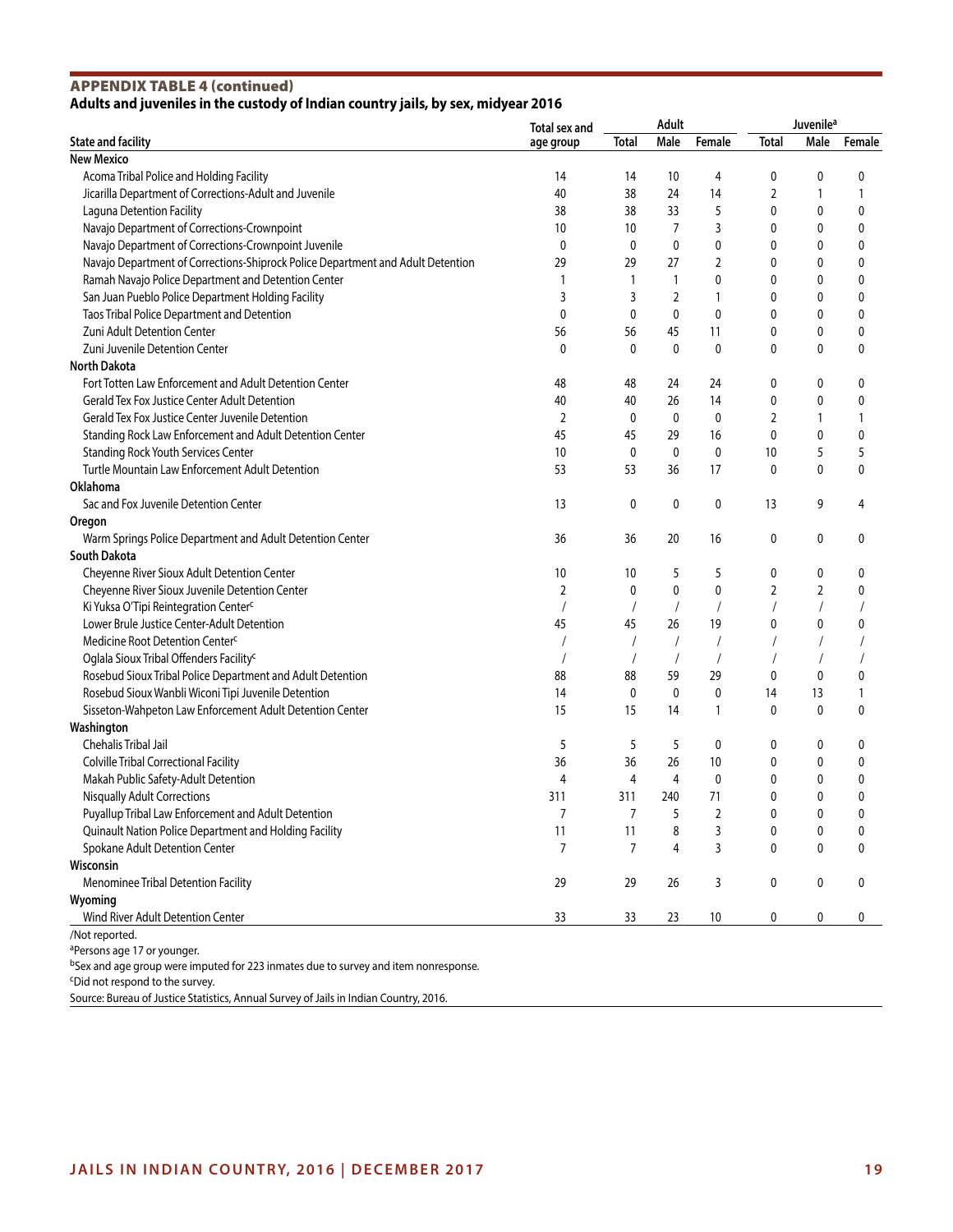# APPENDIX TABLE 5

**Reported inmate characteristics for table 5: Inmates confined in Indian country jails, by demographic characteristic, conviction status, and offense, midyear 2000 and 2010–2016**

| Characteristic            | 2000         | 2010        | 2011        | 2012           | 2013  | 2014  | 2015  | 2016  |
|---------------------------|--------------|-------------|-------------|----------------|-------|-------|-------|-------|
| In custody                | 1,775        | 2,119       | 2,239       | 2,364          | 2,287 | 2,380 | 2,124 | 2,319 |
| Sex                       |              |             |             |                |       |       |       |       |
| Male                      | 1,421        | 1,639       | 1,743       | 1,831          | 1,699 | 1,631 | 1,590 | 1,699 |
| Female                    | 354          | 480         | 496         | 526            | 551   | 528   | 534   | 618   |
| Not reported              | $\mathbf 0$  | 0           | 0           | $\overline{7}$ | 37    | 221   | 386   | 223   |
| Age group                 |              |             |             |                |       |       |       |       |
| <b>Adults</b>             | 1,498        | 1,866       | 2,002       | 2,109          | 2,060 | 2,000 | 1,943 | 2,181 |
| Male                      | 1,214        | 1,479       | 1,583       | 1,660          | 1,581 | 1,527 | 1,471 | 1,615 |
| Female                    | 284          | 387         | 419         | 449            | 479   | 473   | 472   | 566   |
| Juveniles                 | 277          | 253         | 237         | 248            | 190   | 159   | 181   | 136   |
| Male                      | 207          | 160         | 160         | 171            | 118   | 104   | 119   | 84    |
| Female                    | 70           | 93          | 77          | 77             | 72    | 55    | 62    | 52    |
| Not reported              | $\mathbf{0}$ | $\mathbf 0$ | $\mathbf 0$ | $\overline{7}$ | 37    | 221   | 386   | 223   |
| <b>Conviction status</b>  |              |             |             |                |       |       |       |       |
| Convicted                 | 1,072        | 1,240       | 1,247       | 1,279          | 1,243 | 998   | 1,156 | 1,252 |
| Unconvicted               | 689          | 879         | 928         | 993            | 964   | 1,025 | 968   | 956   |
| Not reported              | 14           | $\mathbf 0$ | 64          | 92             | 80    | 357   | 386   | 332   |
| Most serious offense      |              |             |             |                |       |       |       |       |
| Violent offenses          |              | 651         | 646         | 692            | 697   | 553   | 678   | 671   |
| Domestic violence         | $\cdots$     | 276         | 262         | 314            | 332   | 226   | 285   | 334   |
| Aggravated/simple assault |              | 226         | 254         | 188            | 216   | 185   | 214   | 232   |
| Rape or sexual assault    |              | 39          | 36          | 36             | 44    | 40    | 36    | 20    |
| Other violent             |              | 110         | 94          | 154            | 105   | 102   | 143   | 85    |
| Burglary                  | $\cdots$     | $\cdots$    | $\cdots$    |                | 36    | 40    | 44    | 40    |
| Larceny-theft             | $\cdots$     | $\cdots$    | $\cdots$    | $\cdots$       | 30    | 20    | 28    | 50    |
| Public intoxication       | $\cdots$     | $\cdots$    | $\cdots$    | $\cdots$       | 368   | 321   | 259   | 320   |
| DWI/DUI                   | 274          | 218         | 231         | 219            | 178   | 198   | 162   | 148   |
| Drug                      | 133          | 95          | 116         | 115            | 93    | 122   | 134   | 200   |
| Other unspecified         |              | 1,144       | 1,175       | 1,108          | 780   | 723   | 810   | 779   |
| Not reported              | 154          | 11          | 71          | 230            | 105   | 403   | 395   | 332   |

Note: Detail information is based on reported data and may not sum to total due to incomplete data. See table 5 for estimated inmate characteristics. ...Not collected.

Source: Bureau of Justice Statistics, Annual Survey of Jails in Indian Country, 2000 and 2010–2016.

#### APPENDIX TABLE 6

### **Reported number of staff for table 6: Persons employed in Indian country jails, by job function, midyear 2010 and 2013–2016**

| Job function                          | 2010  | 2013  | 2014  | 2015  | 2016  |
|---------------------------------------|-------|-------|-------|-------|-------|
| Total                                 | 1,469 | 1.642 | 1,511 | 1,539 | 1,646 |
| Administrative                        | 157   | 150   | 122   | 154   | 136   |
| Jail operations                       | 1,010 | 1,106 | 1.077 | 1,069 | 1,159 |
| <b>Educational staff</b>              | 27    | 28    | 25    | 29    | 33    |
| Technical/professional                | 56    | 93    | 77    | 60    | 83    |
| Clerical/maintenance/<br>food service | 186   | 212   | 189   | 189   | 231   |
| Other unspecified                     | 33    | 53    | 21    | 38    | 4     |

Note: Data are based on all 75 facilities in 2010, 73 out of 79 facilities in 2013, 71 out of 79 facilities in 2014, 68 out of 76 facilities in 2015, and 73 out of 80 facilities in 2016.